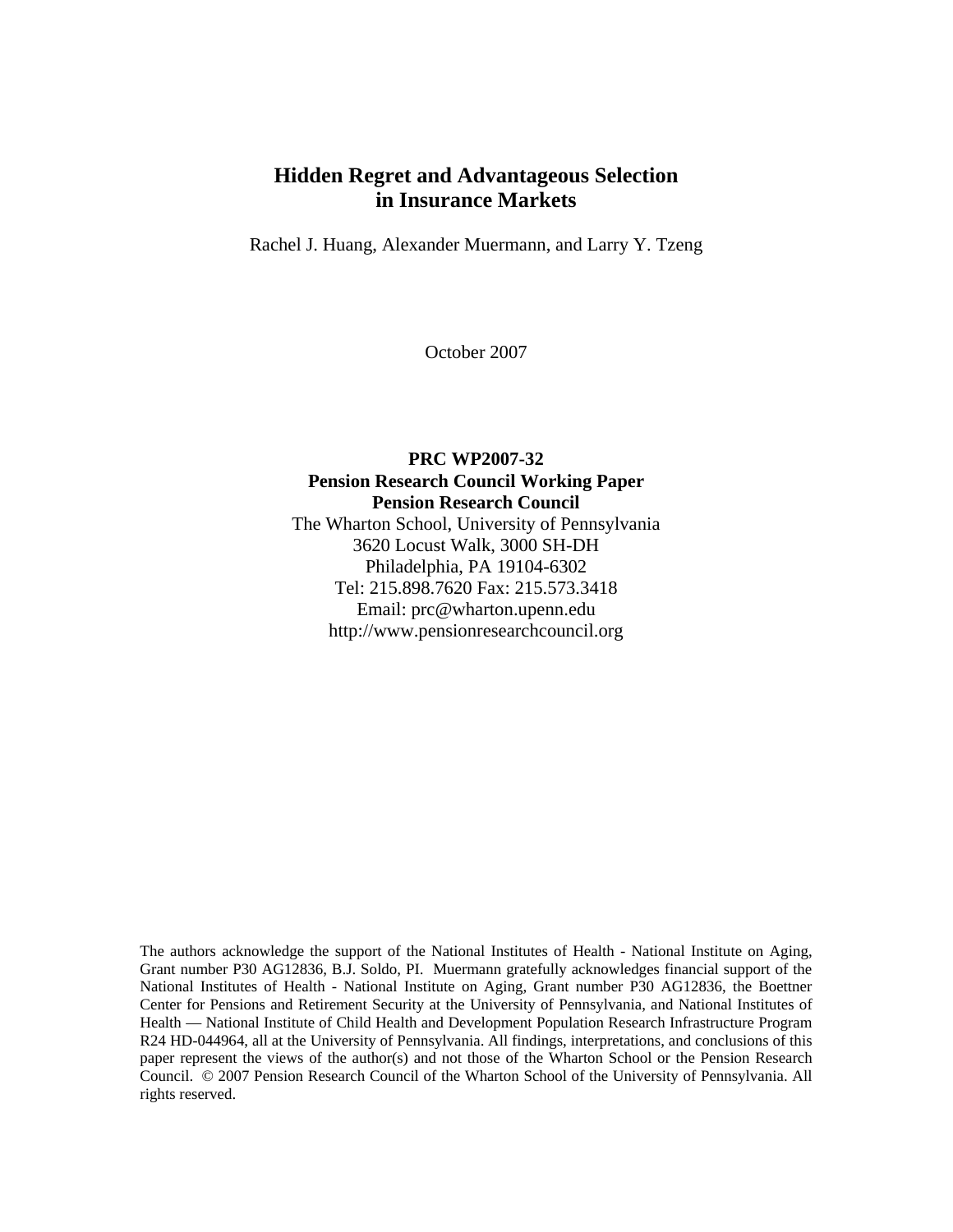# Hidden Regret and Advantageous Selection

in Insurance Markets<sup>∗</sup>

Rachel J. Huang Ming Chuan University Alexander Muermann

University of Pennsylvania

Larry Y. Tzeng National Taiwan University

May 29, 2007

#### Abstract

We examine insurance markets in which there are two types of customers: those who regret suboptimal decisions and those who don't. In this setting, we characterize the equilibria under hidden information about the type of customers and hidden action. We show that both pooling and separating equilibria can exist. Furthermore, there exist separating equilibria that predict a positive correlation between the amount of insurance coverage and risk type, as in the standard economic models of adverse selection, but there also exist separating equilibria that predict a negative correlation between the amount of insurance coverage and risk type, i.e. advantageous selection. Since optimal choice of regretful customers depends on foregone alternatives, any equilibrium includes a contract which is not purchased.

<sup>∗</sup>Muermann gratefully acknowledges financial support of the National Institutes of Health - National Institute on Aging, Grant number P30 AG12836, the Boettner Center for Pensions and Retirement Security at the University of Pennsylvania, and National Institutes of Health — National Institute of Child Health and Development Population Research Infrastructure Program R24 HD-044964, all at the University of Pennsylvania.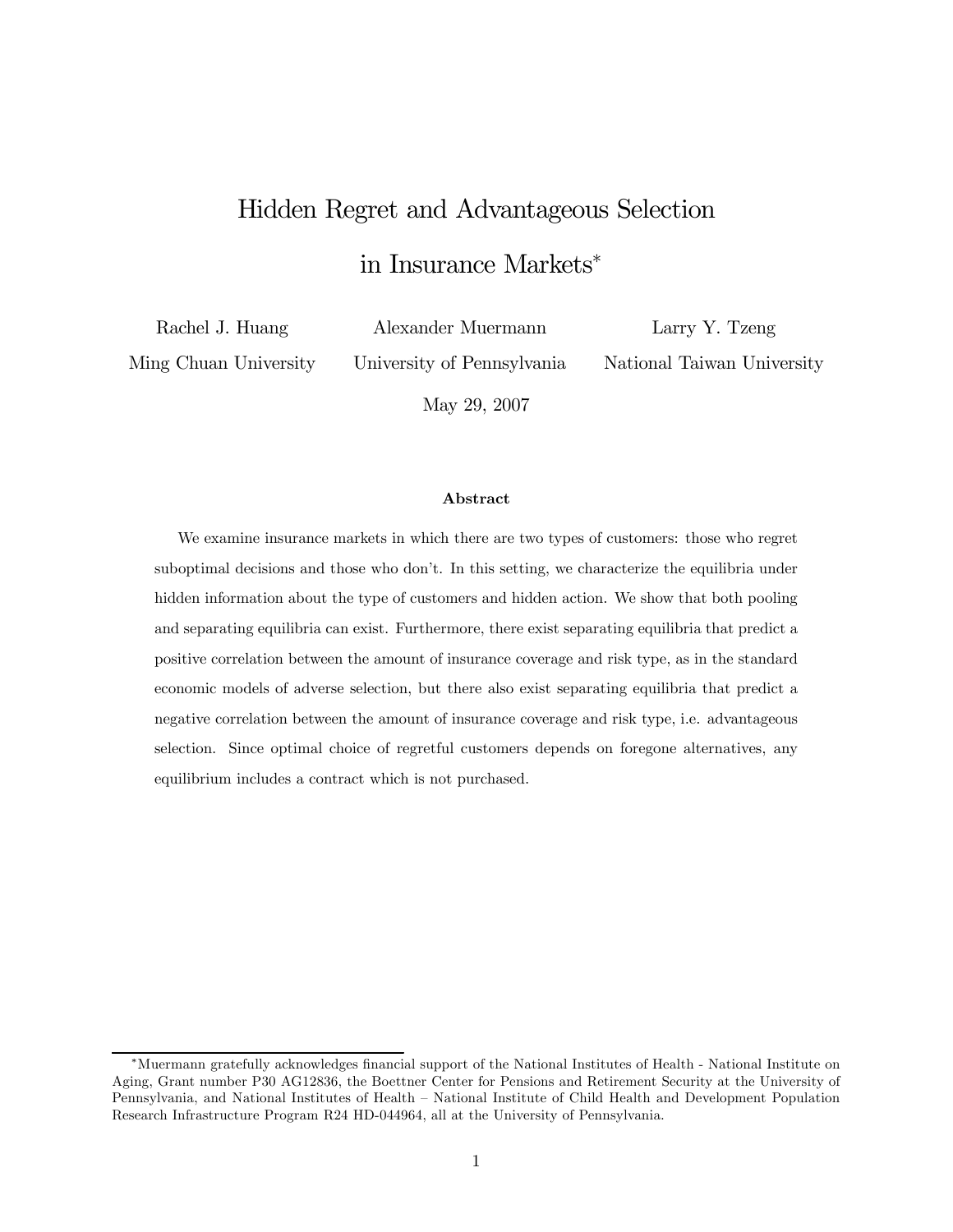### 1 Introduction

The markets for annuities, long-term care insurance, and Medigap insurance have become increasingly important for societies whose population is aging, as e.g. in the US and Europe. Surprisingly, the demand for these insurance products is very low (see e.g. Mitchell, et al., 1999, Brown and Finkelstein, 2004) which might put a huge burden on future generations. Whether public or private insurance provision is more efficient depends on the underlying inefficiencies in these markets, a large part of which is due to asymmetric information. Interestingly, those markets exhibit contrasting characteristics with respect to the relation between insurance coverage and risk type.

Rothschild and Stiglitz (1976) show in their classical adverse selection model in insurance markets that, in equilibrium—if it exists—lower risk individuals self-select into contracts which offer lower insurance coverage. The model thus predicts a positive correlation between the amount of insurance coverage and claim frequency. Similarly, economic models of moral hazard predict this positive relation: individuals with higher insurance coverage reduce their investments in riskmitigating measures and thereby are of higher risk type. The empirical evidence, however, of the relation between insurance coverage and claim frequency, is mixed. In the markets for acute care health insurance and annuities the empirical evidence is consistent with the prediction of adverse selection and moral hazard models (see e.g. Cutler and Zeckhauser, 2000, Mitchell, et al., 1999, Finkelstein and Porteba, 2004). In contrast, a negative relationship between insurance coverage and claim frequency exists in the markets for term-life insurance, long-term care, and Medigap insurance (see e.g. Cawley and Philipson, 1999, Finkelstein and McGarry, 2006, Fang, et al., 2006).

de Meza and Webb (2001) argue that a negative relationship between insurance coverage and risk type—which they term advantageous selection—can be explained by hidden heterogeneity of individuals' degree of risk aversion. They show that there exist equilibria in which high risk-averse individuals both purchase more insurance coverage and invest more in risk-mitigating measure—thereby becoming lower risk types—than less risk-averse individuals. The empirical evidence, however, on the sign of the negative relationship between degree of risk aversion and risk type is mixed. Finkelstein and McGarry (2006) find evidence in the long-term care insurance market that is consistent with advantageous selection, i.e. more risk averse individuals are more likely to purchase long-term care insurance and less likely to enter a nursing home. In contrast, Cohen and Einav (2006) and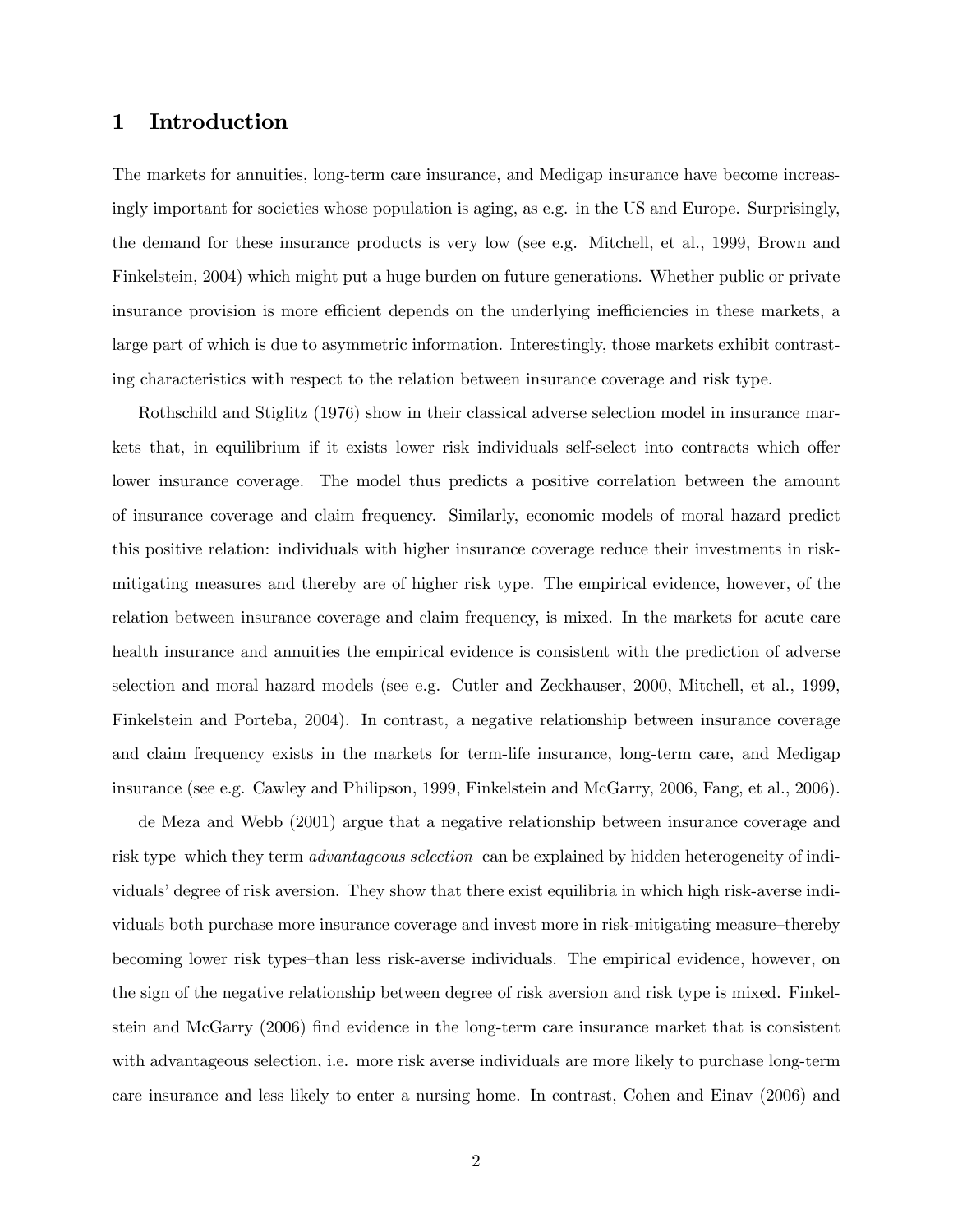Fang, et al. (2006) find the opposite in automobile and Medigap insurance: risk type is positively correlated with risk aversion.

In this paper, we propose hidden heterogeneity in degrees of anticipatory regret as an alternative reason for a negative relationship between insurance coverage and risk type. Regret is interpreted as the anticipated disutility incurred from an ex-ante choice that turns out to be ex-post suboptimal and individuals make their decision by trading off the maximization of expected utility of wealth against the minimization of expected disutility from anticipated regret. The latter is modeled as a second attribute to the utility function that depends on the difference in utilities of wealth levels derived from the foregone best alternative and derived from the actual choice.

Our intuition suggests that individuals who consider ex-ante a disutility associated with ex-post regret, i.e. with having foregone a better alternative, might both purchase less insurance coverage under actuarially fair prices and invest less in risk-mitigating measures than individuals who do not consider regret. We examine the existence and type of equilibria when insurers can neither observe this preference heterogeneity nor investment behavior in risk-mitigating measures. We show that both pooling and separating equilibria can exist. Furthermore, there exist separating equilibria that predict a positive correlation between the amount of insurance coverage and risk type, as in the standard economic models of adverse selection, but there also exist separating equilibria that predict a negative correlation between the amount of insurance coverage and risk type, i.e. advantageous selection. We derive the empirical prediction that advantageous selection is observed if the cost of investing in risk-mitigating measures are relatively low and/or if the intensity of anticipatory regret of relatively high. Another interesting empirical prediction relates to feature of anticipatory regret that foregone alternatives, and thus the menu of insurance contracts offered, impact individual welfare. This implies that, in any equilibrium, a contract is offered which is not purchased.

Regret theory was initially developed by Bell (1982) and Loomes and Sugden (1982) and has been shown in both the theoretical and experimental literature to explain individual behavior. More recently, the impact of regret on decision making has been examined in different scenarios. Braun and Muermann (2004) and Muermann, et al. (2006) show that regret moves individuals away from extreme decisions, i.e. regret leads to more (less) insurance coverage if insurance is relatively expensive (cheap) and, similarly, regret leads financial investors to buy more (less) risky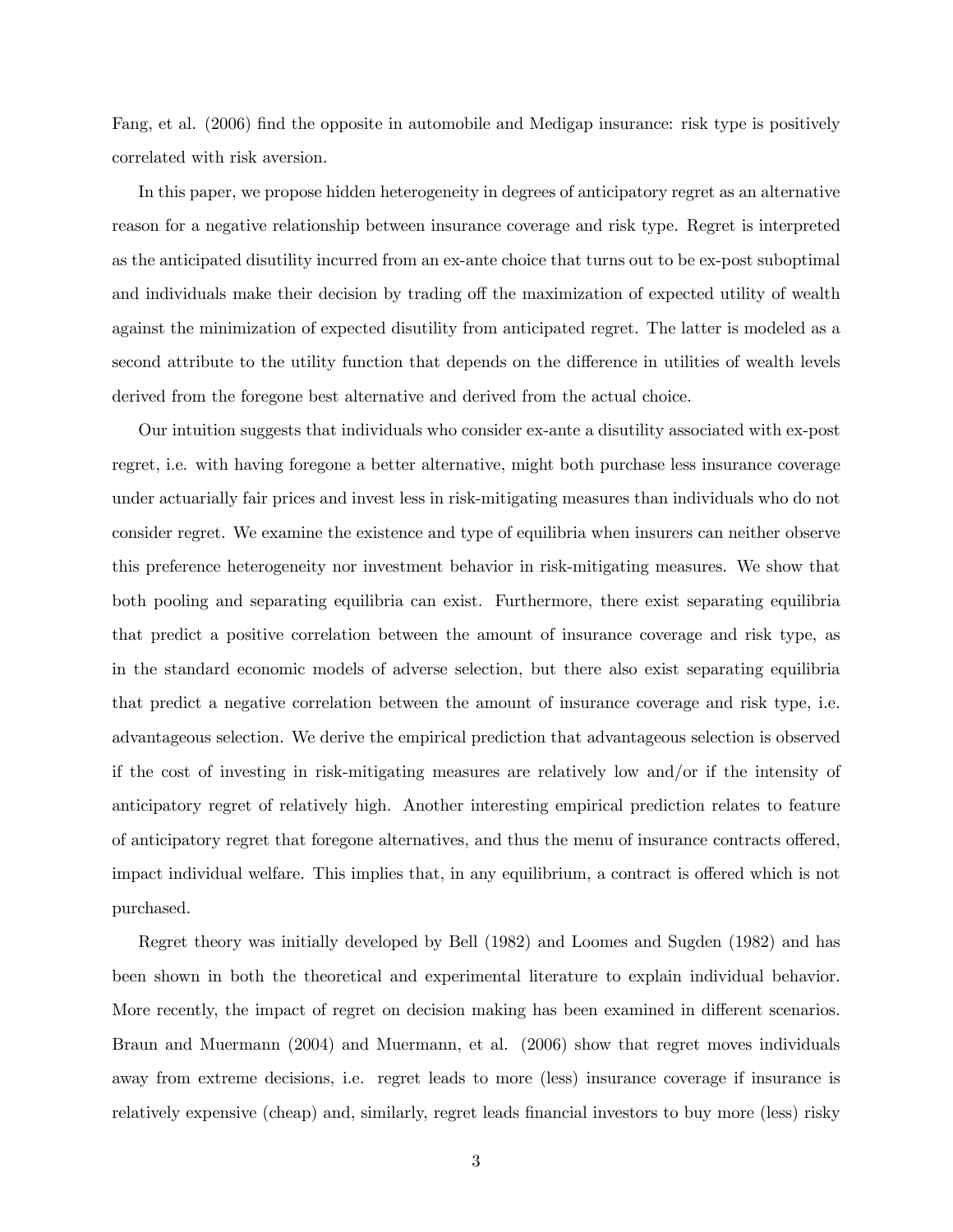stocks if the equity risk premium is relatively high (low). In a dynamic setting, Muermann and Volkman (2006) show that anticipatory regret and pride can cause investors to sell winning stocks and hold on to losing stocks, i.e. it can explain behavior that is consistent with the disposition effect. Regret preferences have also been applied to asset pricing and portfolio choice in an Arrow-Debreu economy (Gollier and Salanié 2006), to currency hedging (Michenaud and Solnik 2006), and to first price auctions (Filiz and Ozbay 2006).

In this paper, we contribute to the literature above by considering the equilibrium effects under asymmetric information in a market in which both types of investors coexist, those that consider anticipated regret in their decision-making, and those that do not.

In the following section, we introduce the model and derive properties of indifference curves as those will be used for our graphical analysis of equilibria in Section 3. In Section 4 we derive comparative statics of model parameters with respect to the existence and type of equilibria. We conclude in Section 5.

### 2 Model Approach

The model will focus on two types of individuals: those that regret suboptimal decisions, type R individuals, and those that do not, type N individuals. Let  $\lambda$  be the fraction of type R individuals in the population. Both types are endowed with initial wealth  $w$  and face a potential loss of size L with initial probability  $p_0$ . Individuals can invest in self-protection at a disutility  $f_i \in \{0, F\}$ ,  $i = N, R$ , to reduce the probability of a loss from  $p(0) = p_0$  to  $p(F) = p_F < p_0$ . Type N individuals maximize expected utility with respect to an increasing, concave utility function  $u(\cdot)$ . For type R individuals, we follow Bell (1982) and Loomes and Sugden (1982) by implementing the following two-attribute utility function to incorporate regret in preferences

$$
u_{R}(W) = u(W) - g(u(W^{\max}) - u(W)).
$$
\n(1)

Type R individuals thus maximize expected utility with respect to the utility function  $u_R(\cdot)$ .<sup>1</sup> The first attribute is the utility derived from the final level of wealth,  $W$ , and is thus equivalent

<sup>&</sup>lt;sup>1</sup>This two-attribute utility function is consistent with the axiomatic foundation of regret developed by Sugden (1993) and Quiggin (1994).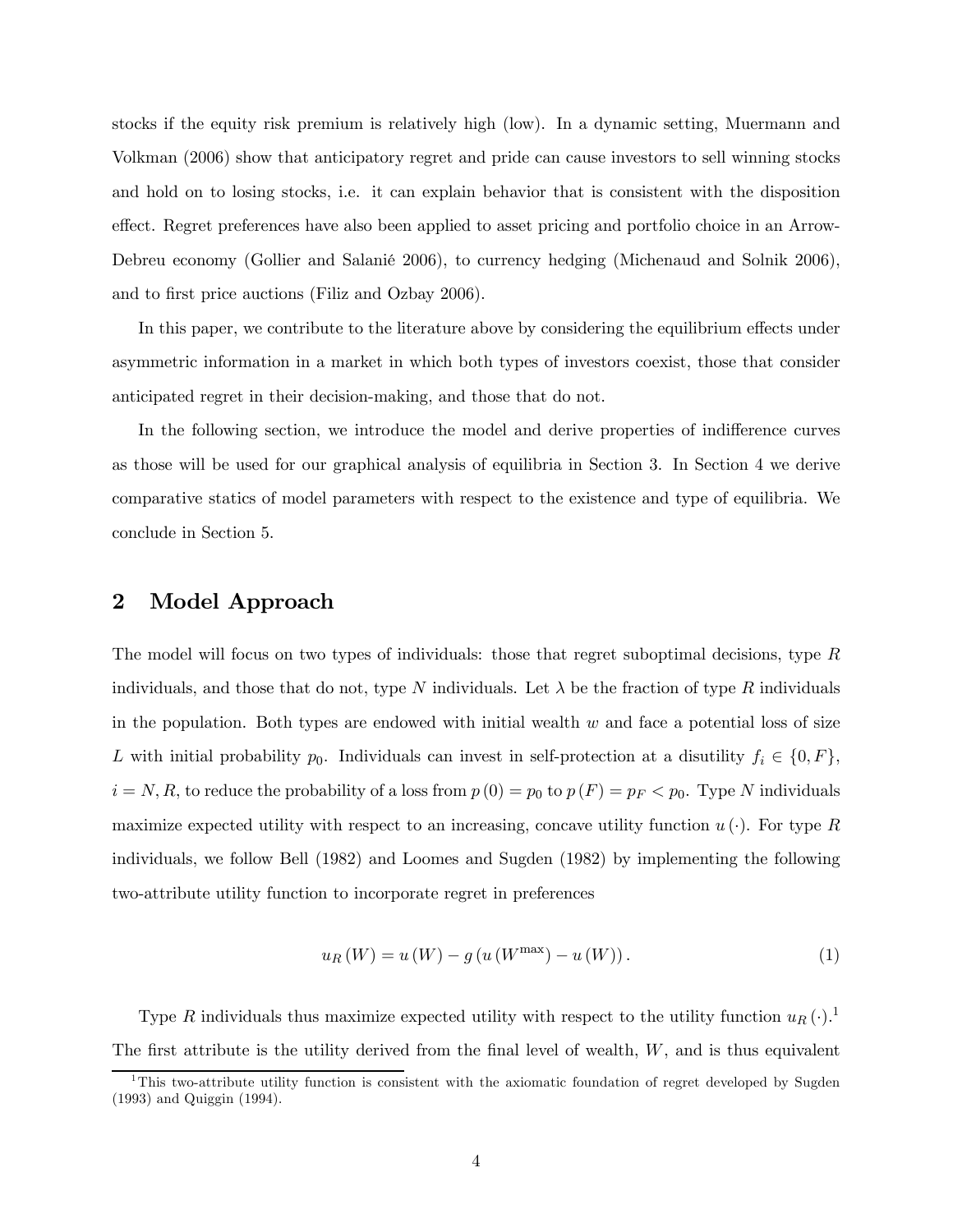to the utility of type N individuals. The second attribute accounts for the fact that the individual considers regret in his decision-making. Regret depends on the difference between the utility of wealth,  $W^{\text{max}}$ , the individual could have obtained with the foregone best alternative (FBA) and the utility of actual final wealth, W. The function  $g(\cdot)$  measures the disutility incurred from regret and we assume that  $g(\cdot)$  is increasing and convex with  $g(0) = 0$ . This assumption is supported in the literature (Thaler, 1980, Kahneman and Tversky, 1982) and has recently found experimental support by Bleichrodt et al., 2006.

Insurers are risk-neutral and offer insurance contracts which are specified by the amount of insurance coverage,  $I$ , and the premium rate,  $c$ , per dollar of coverage. We assume that there is asymmetric information about both preferences and actions. That is, whether or not a specific individual regrets his decision and whether or not he invests in risk-mitigating measures is private information to the individual. The insurer only knows the distribution of the two types of individuals, N and R, in the population; that is, the insurer knows the parameter  $\lambda$ .

#### 2.1 Investing in self-protection

The gains in expected utility for type i individuals,  $\Delta_i(I,c)$ ,  $i = N, R$ , from investing in selfprotection under an insurance contract  $(I, c)$  is

$$
\Delta_N (I, c) = (p_0 - p_F) (u (w - cI) - u (w - L + (1 - c) I)) - F
$$
\n(2)

for type  $N$  individuals and

$$
\Delta_R (I, c) = \Delta_N (I, c) - p_F g (u (W_L^{\max}) - u (w - L + (1 - c) I) + F)
$$
  
+ 
$$
p_0 g (u (W_L^{\max}) - u (w - L + (1 - c) I))
$$
  
- 
$$
(1 - p_F) g (u (W_{NL}^{\max}) - u (w - cI) + F) + (1 - p_0) g (u (W_{NL}^{\max}) - u (w - cI))
$$
  
(3)

where  $W_L^{\text{max}}$  and  $W_{NL}^{\text{max}}$  are the wealth levels under the FBA in the Loss and No-Loss state, respectively. As investing in self-protection only has ex-ante value to the insured, it is never optimal from an ex-post point of view to have invested in self-protection. In the No-Loss state, the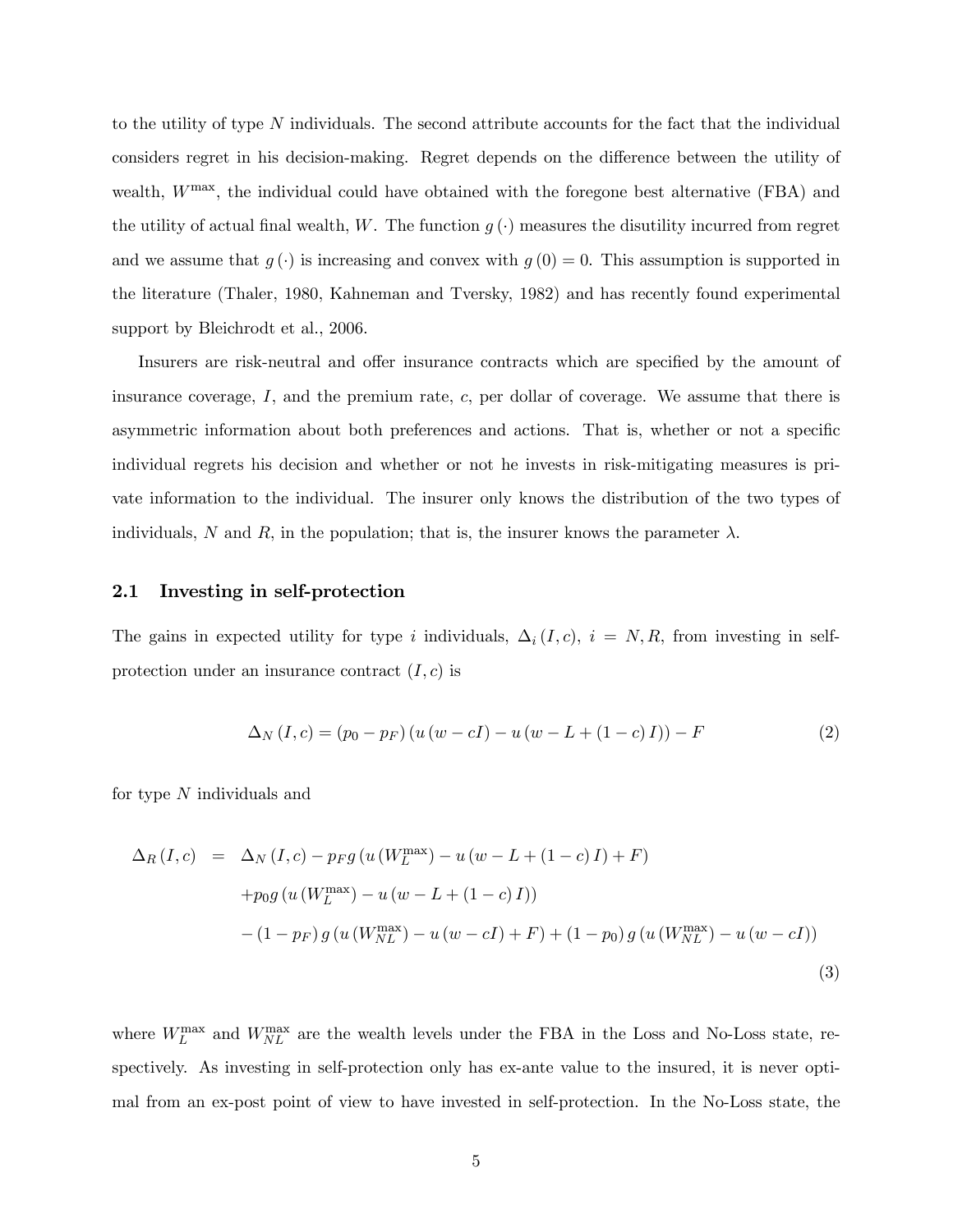FBA is thus to not have invested in self-protection and to not have bought insurance coverage, i.e.  $W_{NL}^{\text{max}} = w$ . In the Loss state, the FBA is to have bought the contract with the highest net coverage  $(1 - \tilde{c}) \tilde{I} = \arg \max_{(I, c)} (1 - c) I$  amongst the set of contracts offered, i.e.  $W_L^{\max} = w - L + (1 - \tilde{c}) \tilde{I}$ . Let  $X = (\tilde{I}, \tilde{c})$  denote the insurance contract with the highest net insurance coverage amongst the set of contracts offered. Therefore

$$
\Delta_R(I, c) = \Delta_N(I, c) - p_F g \left( u \left( w - L + (1 - \tilde{c}) \tilde{I} \right) - u \left( w - L + (1 - c) I \right) + F \right) + p_0 g \left( u \left( w - L + (1 - \tilde{c}) \tilde{I} \right) - u \left( w - L + (1 - c) I \right) \right) - (1 - p_F) g \left( u \left( w \right) - u \left( w - c I \right) + F \right) + (1 - p_0) g \left( u \left( w \right) - u \left( w - c I \right) \right). \tag{4}
$$

The gains from investing in self-protection is larger for the type N individuals if the cost of investing in self-protection, F, is high enough. More precisely, (4) implies that  $\Delta_N(I,c) > \Delta_R(I,c)$ if and only if  $F$  satisfies the following inequality

$$
p_F g\left(u\left(w - L + (1 - \tilde{c})\tilde{I}\right) - u\left(w - L + (1 - c)I\right) + F\right) + (1 - p_F) g\left(u(w) - u\left(w - cI\right) + F\right) > p_0 g\left(u\left(w - L + (1 - \tilde{c})\tilde{I}\right) - u\left(w - L + (1 - c)I\right)\right) + (1 - p_0) g\left(u(w) - u\left(w - cI\right)\right).
$$
 (5)

To demonstrate the existence of equilibria in which there exists a negative relation between insurance coverage and risk type, i.e. advantageous selection, we assume that the cost of investing in self-protection,  $F$ , is high enough such that type  $R$  individuals will not find it optimal to invest in self-protection under any contract, i.e. we assume a level of F such that  $\Delta_R(I,c) < 0$  for all I and c with  $p_F \leq c \leq p_0$ .

#### 2.2 Demand for insurance

Braun and Muermann (2004) have shown that type  $R$  individuals "hedge their bets" by avoiding extreme decisions. That is, type  $R$  individuals purchase more (less) insurance coverage than type N individuals if it is optimal for type  $N$  individuals to purchase very little (a lot of) insurance coverage. This implies that type  $R$  individuals value insurance coverage relatively more (less) than type N individuals if an insurance contract offers very little (a lot of) coverage.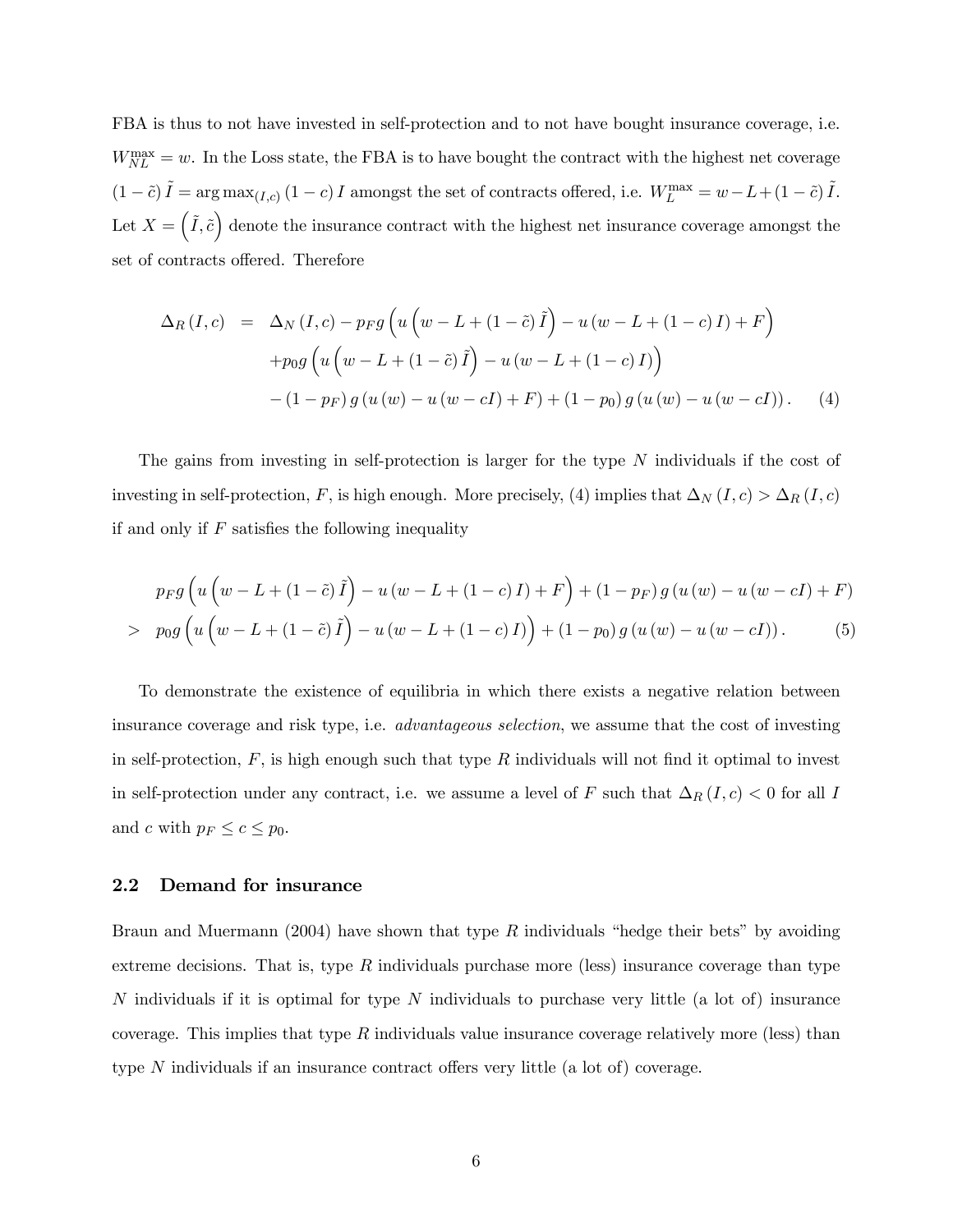#### 2.3 Graphical analysis

We will use diagrams to analyze the existence of equilibria. In all diagrams, the x-axis represents the individuals' level of final wealth in the No-Loss state,  $W_{NL} = w - cI$ , whereas the y-axis denotes the individuals' level of final wealth in the Loss state,  $W_L = w - L + (1 - c)I$ . The individuals' endowment point is  $(w - L, w)$  and labeled A.  $\mathbf{P}_F$ ,  $\bar{\mathbf{P}}$ , and  $\mathbf{P}_0$  denote the actuarially fair pricing lines with respect to the premium rates  $c = p_F, c = \bar{p} = \lambda p_F + (1 - \lambda) p_0$ , and  $c = p_0$ , respectively.

**Type** N **individuals.** The levels of expected utility for type N individuals investing and not investing in self-protection under contract  $(I, c)$  are

$$
EU_N (I, c, F) = p_F u (W_L) - (1 - p_F) u (W_{NL}) - F
$$

and

$$
EU_N (I, c, 0) = p_0 u (W_L) - (1 - p_0) u (W_{NL}).
$$

The slope of type N individuals' indifference curve are

$$
\frac{dW_L}{dW_{NL}}\Big|_{\overline{EU_N(I,c,F)}} = -\frac{1-p_F}{p_F}\frac{u'\left(W_{NL}\right)}{u'\left(W_L\right)}
$$

and

$$
\frac{dW_L}{dW_{NL}}|_{\overline{EU_N(I,c,0)}} = -\frac{1-p_0}{p_0} \frac{u'(W_{NL})}{u'(W_L)}.
$$

The slope of the locus of contracts under which type  $N$  individuals are indifferent between investing and not investing in self-protection, i.e. for which  $\Delta_N(I,c)=0$ , is given by

$$
\frac{dW_L}{dW_{NL}}|_{\Delta_N(I,c)=0} = \frac{u'\left(W_{NL}\right)}{u'\left(W_L\right)}.
$$

The line of those contracts is thus increasing and below the 45<sup>°</sup> line as  $0 < \frac{dW_L}{dW_{NL}}|_{\Delta_N(I,c)=0} < 1$ . Furthermore, for any premium rate c there exists a unique level of coverage  $\overline{I}(c) < L$  such that  $\Delta_N(\bar{I}(c), c) = 0$ . Since  $\frac{\partial \Delta_N(I,c)}{\partial W_L} < 0$  we conclude that it is optimal for types N individuals to not invest in self-protection under all contracts that are above the line of contracts for which  $\Delta_N(\bar{I}(c), c) = 0$ . For all contracts below this line, it is optimal for type N individuals to invest in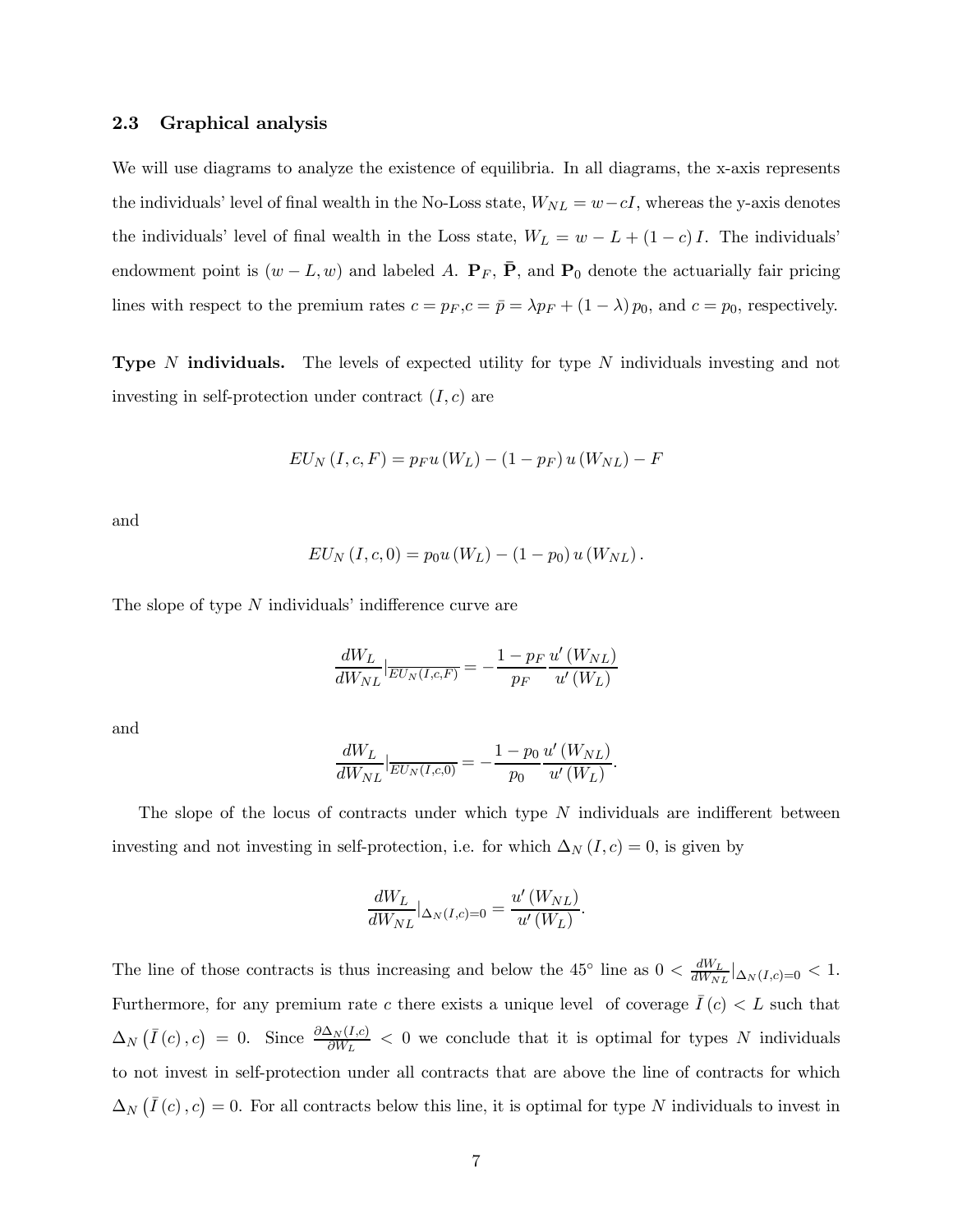self-protection. Note, that for all contracts with  $\Delta_N(\bar{I}(c), c) = 0$ , indifference curves are kinked with a steeper slope below than above as

$$
\left|\frac{dW_L}{dW_{NL}}|_{\overline{EU_N(I,c,F)}}\right|>\left|\frac{dW_L}{dW_{NL}}|_{\overline{EU_N(I,c,0)}}\right|.
$$

**Type** R individuals. The level of expected utility of type R individuals not investing in selfprotection under contract  $(I, c)$  is

$$
EU_{R}(I, c, 0) = EU_{N}(I, c, 0) - p_{0}g\left(u\left(w - L + (1 - \tilde{c})\tilde{I}\right) - u(W_{L})\right) - (1 - p_{0})g(u(w) - u(W_{NL})).
$$

Note that the expected utility of type  $R$  individuals and therefore the shape of the indifference curves depends upon the contract  $X = (\tilde{I}, \tilde{c})$  that offers the highest net insurance coverage. The slope of type  $R$  individuals' indifference curve is

$$
\frac{dW_L}{dW_{NL}}\Big|_{\overline{EU_R(I,c,0)}} = -\frac{1 - p_0}{p_0} \frac{u'(W_{NL})}{u'(W_L)} \frac{1 + g'(u(w) - u(W_{NL}))}{1 + g'\left(u\left(w - L + (1 - \tilde{c})\tilde{I}\right) - u(W_L)\right)} < 0. \tag{6}
$$

The second derivative of type  $R$  individuals' indifference curve is given by

$$
\frac{d^2 W_L}{dW_{NL}^2} \Big|_{\overline{EU_R(I,c,0)}} = -\left(\frac{dW_L}{dW_{NL}}\Big|_{\overline{EU_R(I,c,0)}}\right)^2 \frac{u''(W_L)}{u'(W_L)} - \frac{1-p_0}{p_0} \frac{u''(W_{NL})}{u'(W_L)} \frac{1+g'(u(w)-u(W_{NL}))}{1+g'\left(u(w-L+(1-\tilde{c})\tilde{I})-u(W_L)\right)} + \left(\frac{dW_L}{dW_{NL}}\Big|_{\overline{EU_R(I,c,0)}}\right)^2 u'(W_L) \frac{g''\left(u(w-L+(1-\tilde{c})\tilde{I})-u(W_L)\right)}{1+g'\left(u(w-L+(1-\tilde{c})\tilde{I})-u(W_L)\right)} + \frac{1-p_0}{p_0} \frac{(u'(W_{NL}))^2}{u'(W_L)} \frac{g''(u(w)-u(W_{NL}))}{1+g'\left(u(w-L+(1-\tilde{c})\tilde{I})-u(W_L)\right)} - \frac{g''(u(w)-u(W_{NL}))}{1+g'\left(u(w-L+(1-\tilde{c})\tilde{I})-u(W_L)\right)} - 0.
$$

Type R individuals' indifference curve are thus also both decreasing and convex.

Comparison of indifference curves between types. We next compare the slopes of the indifference curves of type  $R$  and type  $N$  individuals with contracts under which type  $N$  individuals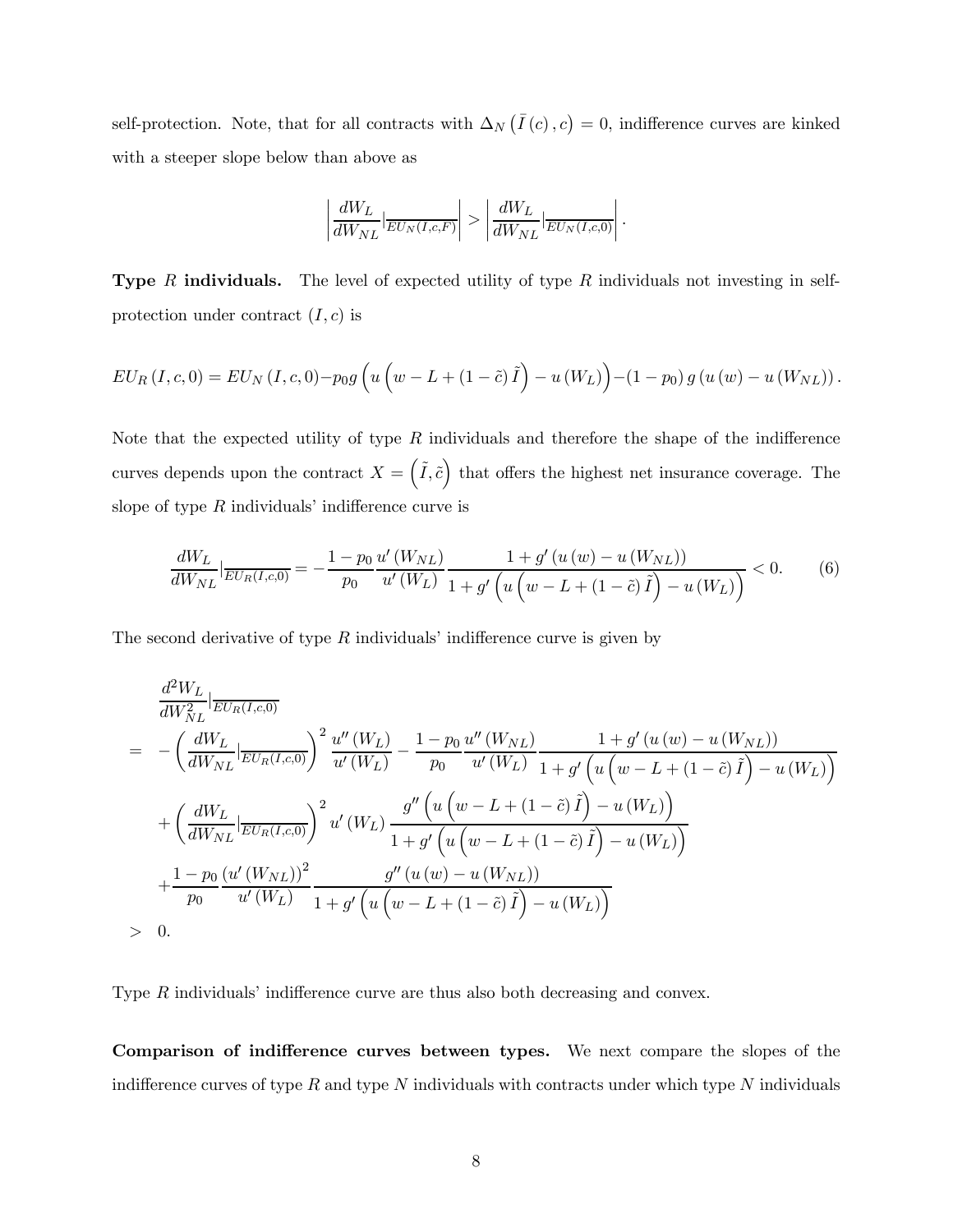invest in self-protection. The indifference curve of type  $R$  individuals are flatter than the one of type N individuals if and only if

$$
\frac{1-p_0}{p_0} \frac{1+g'(u(w) - u(W_{NL}))}{1+g'\left(u\left(w - L + (1-\tilde{c})\tilde{I}\right) - u(W_L)\right)} \le \frac{1-p_F}{p_F}.\tag{7}
$$

At the endowment point  $A = (w - L, w)$  condition (7) is satisfied and the indifference

curve of type  $R$  individuals are thus flatter than the one of type  $N$  individuals. The effect of increasing the amount of coverage  $I$  at the same premium rate  $c$  on the left-hand side of condition (7) is

$$
\frac{\partial}{\partial I}\left(\frac{1+g'(u(w)-u(W_{NL}))}{1+g'\left(u\left(w-L+(1-\tilde{c})\tilde{I}\right)-u(W_{L})\right)}\right) = \frac{cu'(W_{NL})g''(u(w)-u(W_{NL}))}{1+g'\left(u\left(w-L+(1-\tilde{c})\tilde{I}\right)-u(W_{L})\right)} + \frac{(1-c)u'(W_{L})g''\left(u\left(w-L+(1-\tilde{c})\tilde{I}\right)-u(W_{L})\right)(1+g'(u(w)-u(W_{NL})))}{\left(1+g'\left(u\left(w-L+(1-\tilde{c})\tilde{I}\right)-u(W_{L})\right)\right)^{2}}
$$
  
> 0.

This implies that, for a given premium rate c and contract  $X = (\tilde{I}, \tilde{c})$ , condition (7) can only switch once at the unique level of insurance coverage  $\hat{I} = \hat{I}(c, X)$ . We thus conclude that for low levels of coverage the indifference curve of type  $R$  individuals are flatter than the one of type N individuals whereas for high levels of coverage the indifference curve of type  $R$  individuals can be steeper than the one of type  $N$  individuals. This is consistent with the result of Braun and Muermann (2004) who show that type R individuals value insurance coverage relatively more (less) than type N individuals if an insurance contract offers very little (a lot of) coverage. Valuing insurance coverage relatively more (less) implies a flatter (steeper) indifference curve.

At the level  $I = \hat{I}(c, X)$ , the indifference curves or type R and type N individuals have the same slope, i.e. condition (7) is satisfied with equality which implies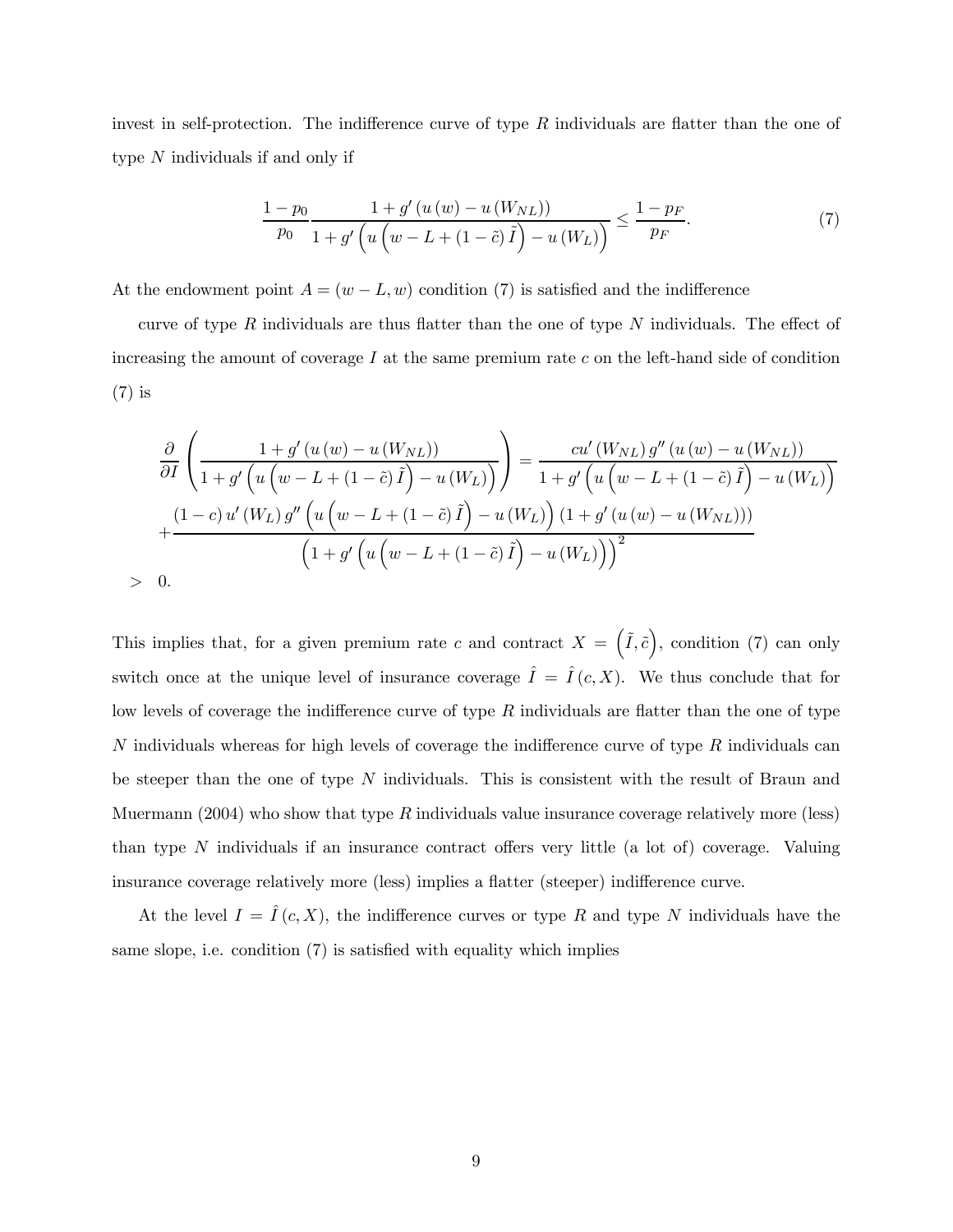$$
\frac{d^2 W_L}{dW_{NL}^2} \Big|_{\overline{EU_R(I,c,0)}}
$$
\n
$$
= \frac{d^2 W_L}{dW_{NL}^2} \Big|_{\overline{EU_N(I,c,F)}} + \left(\frac{dW_L}{dW_{NL}} \Big|_{\overline{EU_R(I,c,0)}}\right)^2 u'(W_L) \frac{g''\left(u\left(w - L + (1 - \tilde{c})\tilde{I}\right) - u(W_L)\right)}{1 + g'\left(u\left(w - L + (1 - \tilde{c})\tilde{I}\right) - u(W_L)\right)}
$$
\n
$$
+ \frac{1 - p_0}{p_0} \frac{(u'(W_{NL}))^2}{u'(W_L)} \frac{g''\left(u(w) - u(W_{NL})\right)}{1 + g'\left(u\left(w - L + (1 - \tilde{c})\tilde{I}\right) - u(W_L)\right)}
$$
\n
$$
> \frac{d^2 W_L}{dW_{NL}^2} \Big|_{\overline{EU_N(I,c,F)}}.
$$

The indifference curve of type R individuals at  $I = \hat{I}(c, X)$  are thus more convex than the one of type  $N$  individuals for all premium rates  $c$  and contracts  $X$ .

Changing the foregone best alternative. An interesting feature of regret is that preferences depend upon foregone alternatives. In particular, insurance companies can change preferences of type R individuals by offering a contract X with higher net insurance coverage  $(1 - \tilde{c}) \tilde{I}$ . The impact of increasing net insurance coverage of the foregone best alternative on the slope of the indifference curve of R types is

$$
\frac{\partial}{\partial (1-\tilde{c})\tilde{I}}\left(\frac{dW_L}{dW_{NL}}\Big|_{\overline{EU_R(I,c,0)}}\right)=-\frac{\partial}{\partial (1-\tilde{c})\tilde{I}}\left(\frac{1+g'\left(u\left(w\right)-u\left(W_{NL}\right)\right)}{1+g'\left(u\left(w-L+\left(1-\tilde{c}\right)\tilde{I}\right)-u\left(W_L\right)\right)}\right)>0.
$$

This implies that the indifference curves of types R individuals become flatter at any contract  $(I, c)$ . The intuition is that increasing net insurance coverage of the foregone best alternative increases the regret in the Loss-state and thereby makes coverage relatively more valuable to type R individuals. This implies that offering a contract with a higher net insurance coverage increases the level of coverage  $I = \hat{I}(c, X)$  at which condition (7) switches.

## 3 Equilibrium Analysis

We have shown that type  $R$  individuals might be both less willing to invest in self-protection and prefer less insurance coverage than type  $N$  individuals. These results suggests that there can be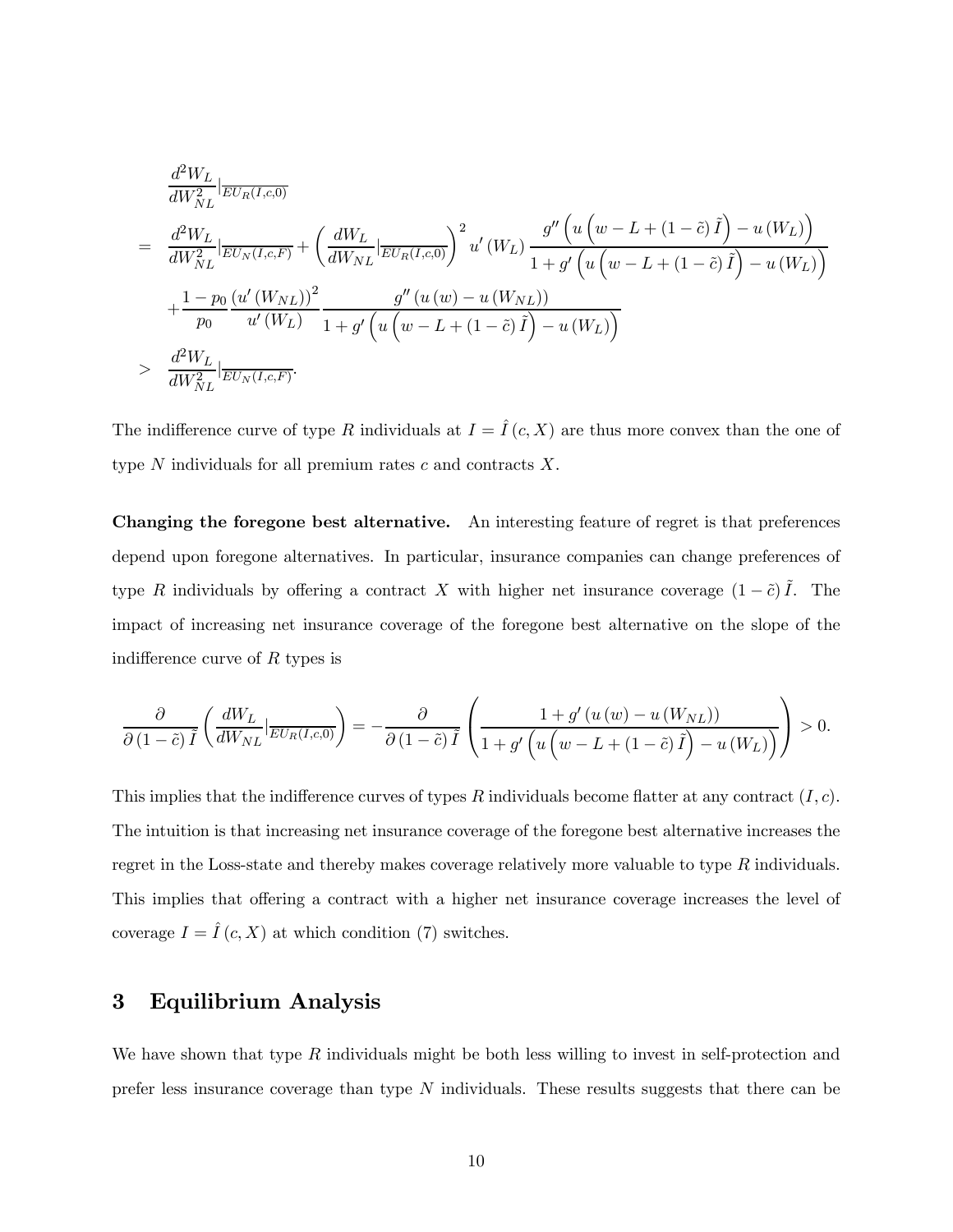equilibria in which there exists a negative relation between insurance coverage and risk type, i.e. advantageous selection. We consider the following game between insurers and individuals:

- **Stage 1** Insurers make binding offers of insurance contracts specifying coverage I and premium rate c.
- Stage 2 Individuals choose either a contract from the set of contracts offered or no contract. If the same contract is offered by two insurers, individuals toss a fair coin.

Stage 3 Individuals choose whether or not to invest in self-protection.

We will consider the existence and type of pure-strategy, subgame-perfect Nash equilibria. As examined above, regret introduces two interesting features. First, types R individuals value insurance relatively more (less) than type  $N$  individuals if the level of coverage offered is small (large). Second, the foregone best alternative and thus the expected utility of type  $R$  individuals depends on the set of contracts offered. An insurance company could thus strategically offer two contracts: one contract, contract  $X$ , is only offered to change the expected utility of type  $R$ individuals and the other contract serves the purpose of attracting customers given the shift in preferences of type  $R$  individuals. We can restrict our strategies to those where the "preferenceshifting" contract  $X$  offers a higher net coverage than the other contracts offered as only then type R preferences shift. In our equilibrium analysis, we thus have to carefully examine those strategies.

#### 3.1 Pooling equilibria

In this section, we examine the existence of pooling equilibria as a function of the level of coverage offered and via graphical analysis. The main result of this section is that, contrary to Rothschild and Stiglitz (1976) and de Meza and Webb (2001), a pooling equilibrium can exist. As defined above, contract  $(I(\bar{p}, X), \bar{p})$  denotes the contract with premium rate  $\bar{p}$  under which the indifference curve of type  $R$  individuals have the same slope than the one of type  $R$  individuals and contract  $(\bar{I}(\bar{p}), \bar{p})$  denotes the contract with premium rate  $\bar{p}$  under which type N individuals are indifferent between investing and not investing in self-protection, i.e.  $\Delta_N(\bar{I}(\bar{p}), \bar{p}) = 0$ . As shown above, both contracts are unique.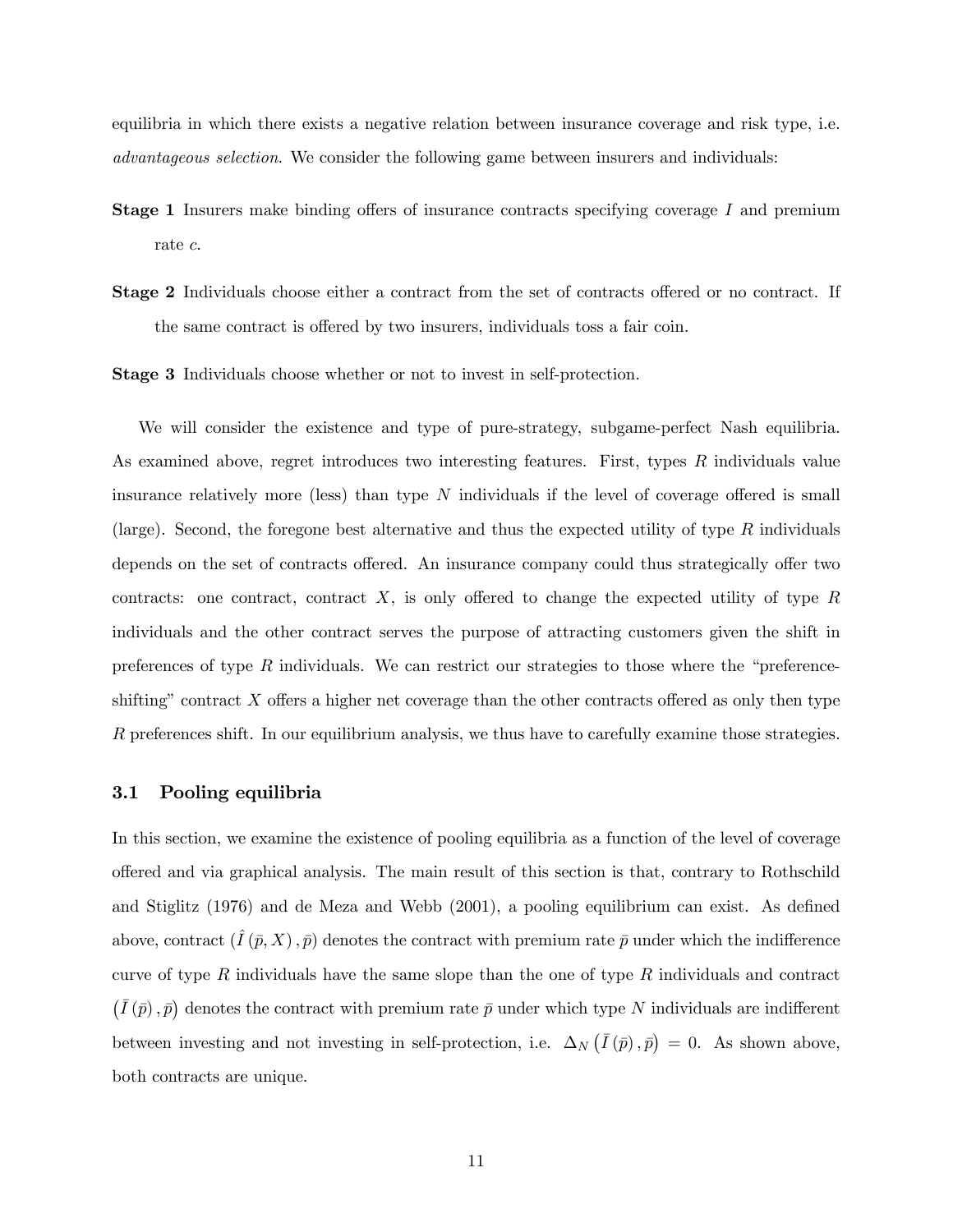**Proposition 1** Suppose that the cost of investing in self-protection, F, is high enough such that  $\Delta_R(I,c) < 0$  for all I and c with  $p_F \leq c \leq p_0$ .

- 1. If  $\hat{I}(\bar{p}, X) \geq \bar{I}(\bar{p})$  for some contract X, then there exists no pooling equilibrium.
- 2. If  $\hat{I}(\bar{p},X) < \bar{I}(\bar{p})$  for  $X = (L, c')$  where c' is implicitly defined by  $EU_N(\bar{I}(\bar{p}), \bar{p}, F) =$  $EU_N(L, c', 0)$ , then the contract  $(\overline{I}(\overline{p}), \overline{p})$  is the unique pooling equilibrium if and only if
	- (a)  $EU_R(\bar{I}(\bar{p}), \bar{p}, 0) > EU_R(I, p_0, 0)$  for all I (b)  $EU_N(\overline{I}(\overline{p}), \overline{p}, F) > EU_N(I, \overline{p}, F)$  for all I that satisfy  $EU_R(I, \overline{p}, 0) > EU_R(\overline{I}(\overline{p}), \overline{p}, 0)$ (c)  $EU_N(\overline{I}(\overline{p}), \overline{p}, F) > EU_N(I, p_0, 0)$  for all I with  $\Delta_N(I, p_0) < 0$

**Proof.** First note that no pooling equilibrium exists under which neither type  $R$  nor type  $N$  invest in self-protection. Type  $N$  individuals prefer full coverage and type  $R$  individuals prefer partial coverage as shown in Braun and Muermann (2004), i.e. for any pooling contract  $(I, p_0)$  there exist a contract to which either type  $R$  or type  $N$  individuals deviate. We can thus restrict our analysis to all contracts  $(I, \bar{p})$  with  $I \leq \bar{I}(\bar{p})$ .

1. Suppose  $\hat{I}(\bar{p}, X) > \bar{I}(\bar{p})$  for some contract X. This implies for any pooling contract  $B = (I, \bar{p})$ we must have  $I \langle \hat{I}(\bar{p}, X) \rangle$ . We have shown above that for all  $I \langle \hat{I}(\bar{p}, X) \rangle$  the indifference curve of type R individuals are flatter than the one of type N individuals, i.e.  $(7)$  is satisfied (see Figure 1). This implies that no pooling equilibrium exist under those contracts as a contract with slightly less coverage and a potentially different premium rate (contract D in Figure 1) attracts type N individuals but not type R individuals. Note that contract D does not change preferences of type  $R$  individuals as it offers lower net indemnity than contract B. The intuition behind this result is that for low levels of coverage  $I < I(\bar{p}, X)$  type R individuals value insurance coverage relatively more than type  $N$  individuals and can thus not be attracted by such contracts. This is equivalent to the proof in Rothschild and Stiglitz (1976) who show that under any pooling contract there exist contracts that attract low-risk types but not high-risk types as high-risk types value insurance coverage relatively more. Suppose  $\hat{I}(\bar{p}, X) = \bar{I}(\bar{p})$ . Contract  $B = (\hat{I}(\bar{p}, X), \bar{p})$  in Figure 2 cannot be a pooling equilib-

rium as the indifference curve of type R individuals at  $I = \hat{I}(\bar{p}, X)$  are more convex than the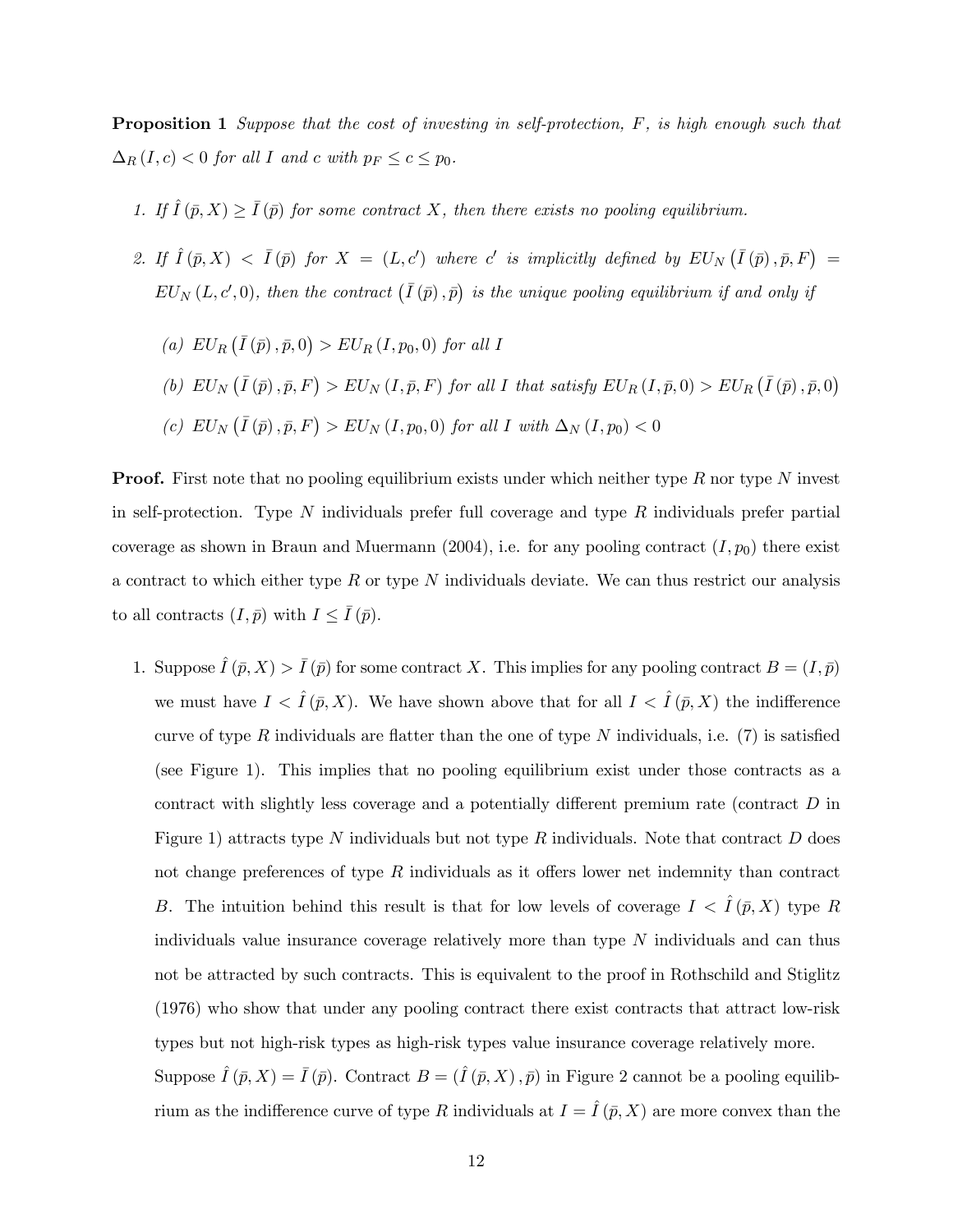one of type N individuals. This implies that there exists a contract with slightly less coverage and a potentially different premium rate which attracts type  $N$  individuals but not type  $R$ individuals (contract  $D$  in Figure 2). Again, contract  $D$  does not change preferences of type R individuals as it offers lower net indemnity than contract B.

2. Suppose  $\hat{I}(\bar{p},X) < \bar{I}(\bar{p})$  with  $X = (L, c')$  where c' is defined as above. Contract X (see Figure 5) is the contract with the highest net insurance coverage such that neither type  $R$  nor type N individuals will prefer X over  $(\bar{I}(\bar{p}), \bar{p})$ . As argued above, any contract  $B = (I, \bar{p})$ with  $I \langle \hat{I}(\bar{p}, X) \rangle$  cannot be a pooling equilibrium. Equivalently to above, the contract  $B = (\hat{I}(\bar{p}, X), \bar{p})$  is also not a pooling equilibrium (see Figure 3).

For any contract  $B = (I, \bar{p})$  with  $\hat{I}(\bar{p}, X) < I < \bar{I}(\bar{p})$ , the indifference curve of type R individuals is steeper than the one of type  $N$  individuals, i.e. type  $N$  individuals value insurance coverage relatively more than type R individuals (see Figure 4). A contract offering slightly more coverage and a potentially different premium rate (contract  $D$  in Figure 4) attracts type N individuals but not type R individuals. Note, however, that the introduction of contract  $D$  does not change the preferences of type  $R$  individuals as contract  $X$  offers higher net insurance coverage than contract D. Thus, no pooling equilibria  $B = (I, \bar{p})$  exist with  $\overline{I}(\overline{p}, X) \leq I < \overline{I}(\overline{p}).$ 

Now let's examine contract  $B = (\bar{I}(\bar{p}), \bar{p})$  (see Figure 5). Since  $\hat{I}(\bar{p}, X) < \bar{I}(\bar{p})$ , the indifference curve of type R individuals is steeper at B than the one of type N individuals. This implies that there does not exist any contract  $(I, c)$  with  $\Delta_N (I, c) > 0$  that attracts type N individuals but not type R individuals. Condition 2a implies that any contract  $(I, c)$  with  $\Delta_N(I,c)$  < 0 must offer a rate  $c < p_0$  to attract type N individuals and thereby make negative profits. Condition 2b ensures that no other contract  $(I, \bar{p})$  on the price line **P** attracts both types of individuals. Last, condition 2c implies that no contract  $(I, p_0)$  on the price line  $\mathbf{P}_0$  attracts type R individuals. Therefore,  $B = (\bar{I}(\bar{p}), \bar{p})$  constitutes a pooling equilibrium under those conditions.

In the pooling equilibrium, type  $R$  individuals value insurance coverage relatively less than type R individuals, i.e. the amount of insurance coverage must be relatively high. Offering less coverage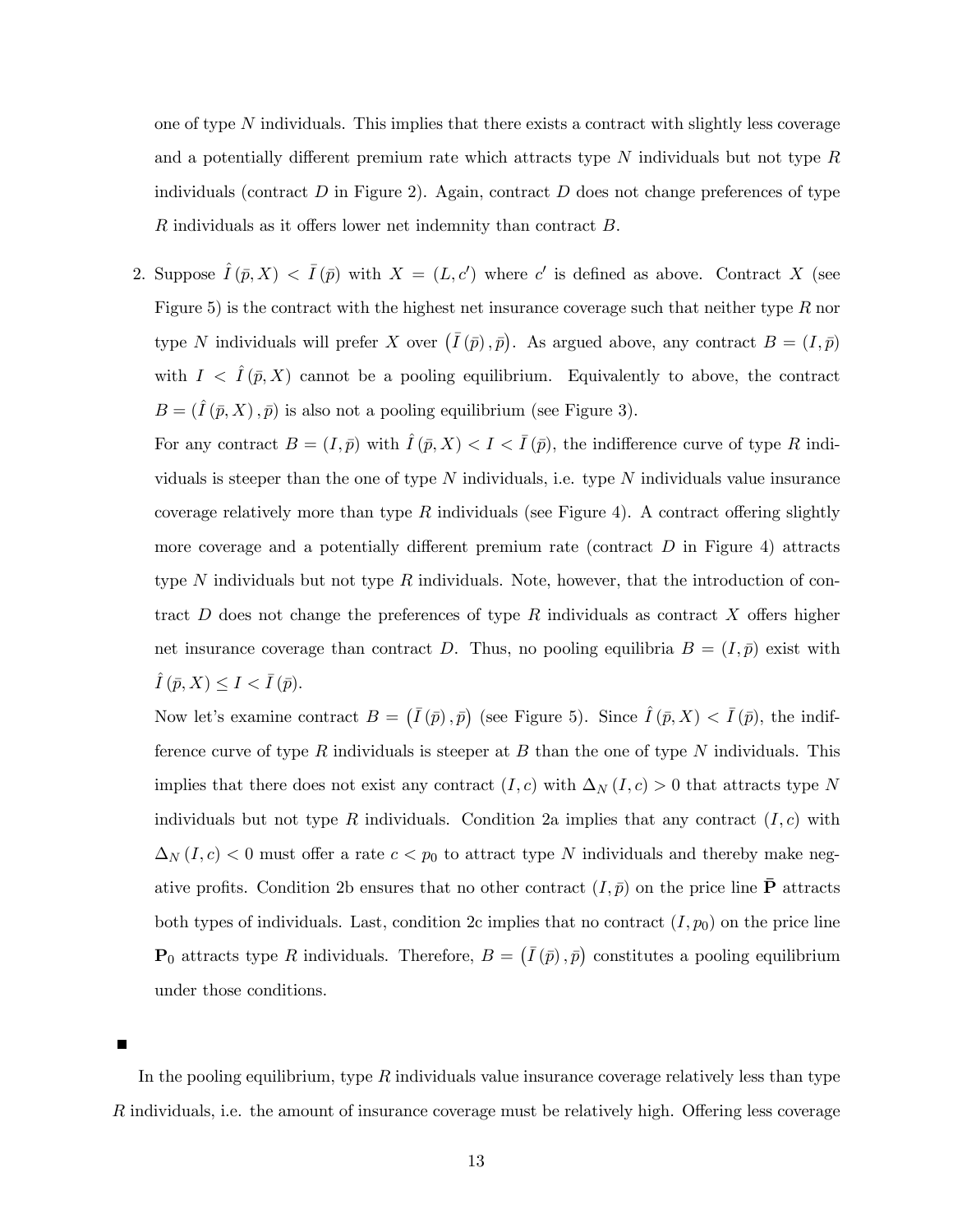would be relatively more attractive to type  $R$  individuals and, under the conditions above, yield negative expected profits. Offering more coverage would induce type N individuals to not invest in self-protection and also imply negative expected profits.

#### 3.2 Separating equilibria

In this section, we examine the existence and type of separating equilibria. We assume that each contract offered and chosen by individuals must earn non-negative expected profits. We thus do not allow for cross-subsidization between types as it is examined, for example, in Miyazaki (1977) and Crocker and Snow (1985).

Under the assumption that type  $R$  individuals do not invest in self-protection, the contract chosen by type R individuals in equilibrium is priced at the rate  $c = p_0$  and offers the optimal amount of coverage  $I_R^* = I_R^*(p_0, X)$ , given contract X that offers the highest net insurance coverage. Let us denote this contract by  $R = (I_R^*(X), p_0)$ . As shown by Braun and Muermann (2004) that the optimal amount of coverage at a fair rate is less than full coverage, i.e.  $I_R^*(p_0, X) < L$  for all  $X$ . As optimal amount of coverage depends on contract  $X$ , three contracts might be offered in separating equilibria: contract N and R chosen by types N and R individuals, respectively, and the "preference-changing" contract  $X$  which is not chosen by any type of individual. In equilibrium, contract  $X$  must offer the highest net insurance coverage such that neither type chooses the contract. If a contract X' with lower net insurance coverage and thus  $R(X') = (I_R^*(p_0, X'), p_0)$  is offered then offering contract X with higher net insurance coverage than  $X'$  together with contract  $R(X) = (I_R^*(p_0, X), p_0)$  attracts type R individuals as the optimal amount of insurance coverage is increasing in the net insurance coverage of the foregone best alternative in the Loss-state.

In the following proposition we show that there exists a separating equilibrium under which both types do not invest in self-protection and both types receive the optimal amount of coverage given the rate  $c = p_0$ .

**Proposition 2** Suppose that the cost of investing in self-protection, F, is high enough such that  $\Delta_R(I,c)$  < 0 for all I and c with  $p_F \leq c \leq p_0$ . Then the two contracts  $N = (L, p_0)$  and  $R =$  $(I_R^*(p_0, X), p_0)$  constitute a separating equilibrium if and only if  $EU_N(L, p_0, 0) > EU_N(I, \bar{p}, F)$  for all  $I \leq \overline{I}(\overline{p})$  that satisfy  $EU_R(I, \overline{p}, 0) \geq EU_R(I_R^*(p_0, X), p_0, 0)$ .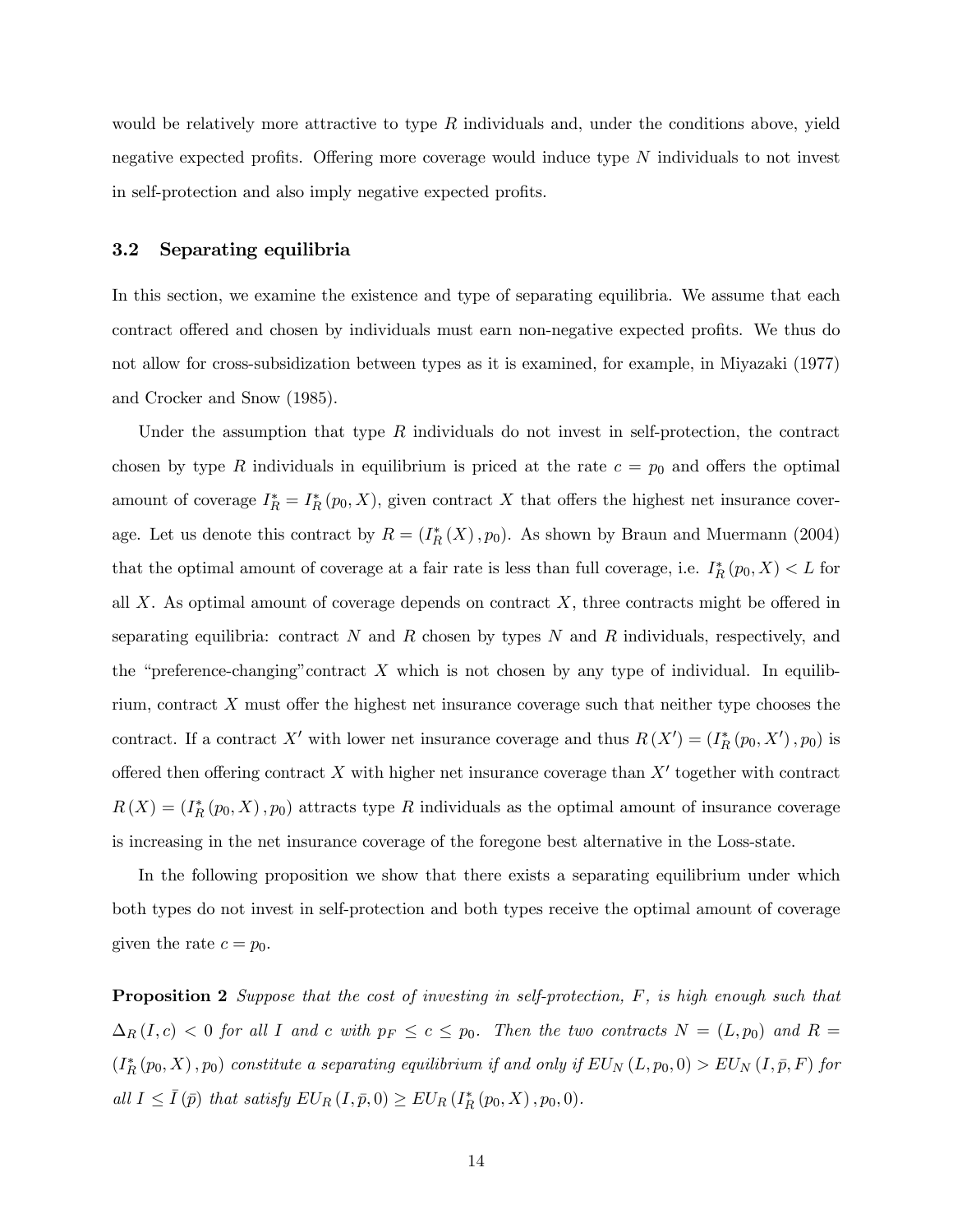Proof. Figure 6 illustrates the equilibrium. In this scenario, the "preference-changing"contract X with the highest net insurance coverage coincides with contract N. The additional condition outlined in the proposition assures that no pooling contract can attract both types of individuals while making zero expected profits.  $\blacksquare$ 

In the separating equilibrium outlined above, both types of individuals do not invest in selfprotection but purchase different amounts of insurance coverage. The empirical prediction under this scenario is thus that both types are of identical risk-type and that type  $R$  individuals purchase less insurance coverage than type N individuals. The equilibrium contracts only separate different preference type individuals rather than risk type as in Rothschild and Stiglitz (1976). Note that the premium rates for both types are the same. Thus, this type of equilibrium predicts that the premium rate and coverage will be insignificant related in empirical studies.

#### 3.2.1 Advantageous selection

In the following proposition, we show that there exist and characterize separating equilibria that predict a negative relationship between insurance coverage and risk type, i.e. advantageous selection. As above, we denote the amount of coverage  $\overline{I} = \overline{I}(c)$  under which type N individuals are indifferent between investing and not investing in self-protection, i.e. under which  $\Delta_N(\bar{I}(c), c) = 0$ .

**Proposition 3** Suppose that the cost of investing in self-protection, F, is high enough such that  $\Delta_R(I,c)$  < 0 for all I and c with  $p_F \leq c \leq p_0$ . Then the three contracts N, R, and X constitute a separating equilibrium with advantageous selection if and only if under one of the following two scenarios:

- 1.  $N = (\bar{I}(p_F), p_F), X = (L, c), \text{ and } R = (I_R^*(p_0, X), p_0) \text{ where}$ 
	- (a) c satisfies  $EU_N(\bar{I}(p_F), p_F, F) = EU_N(L, c, 0)$  and  $c \geq p_0$ (b)  $EU_R(I_R^*(p_0, X), p_0, 0) \geq EU_R(\overline{I}(p_F), p_F, 0)$

2.  $N = (\bar{I}(c_N), c_N)$ ,  $X = (L, c)$ , and  $R = (I_R^*(p_0, X), p_0)$  where

(a)  $c_N$  satisfies  $EU_N(\overline{I}(c_N), c_N, F) = EU_R(I_R^*(p_0, X), p_0, 0)$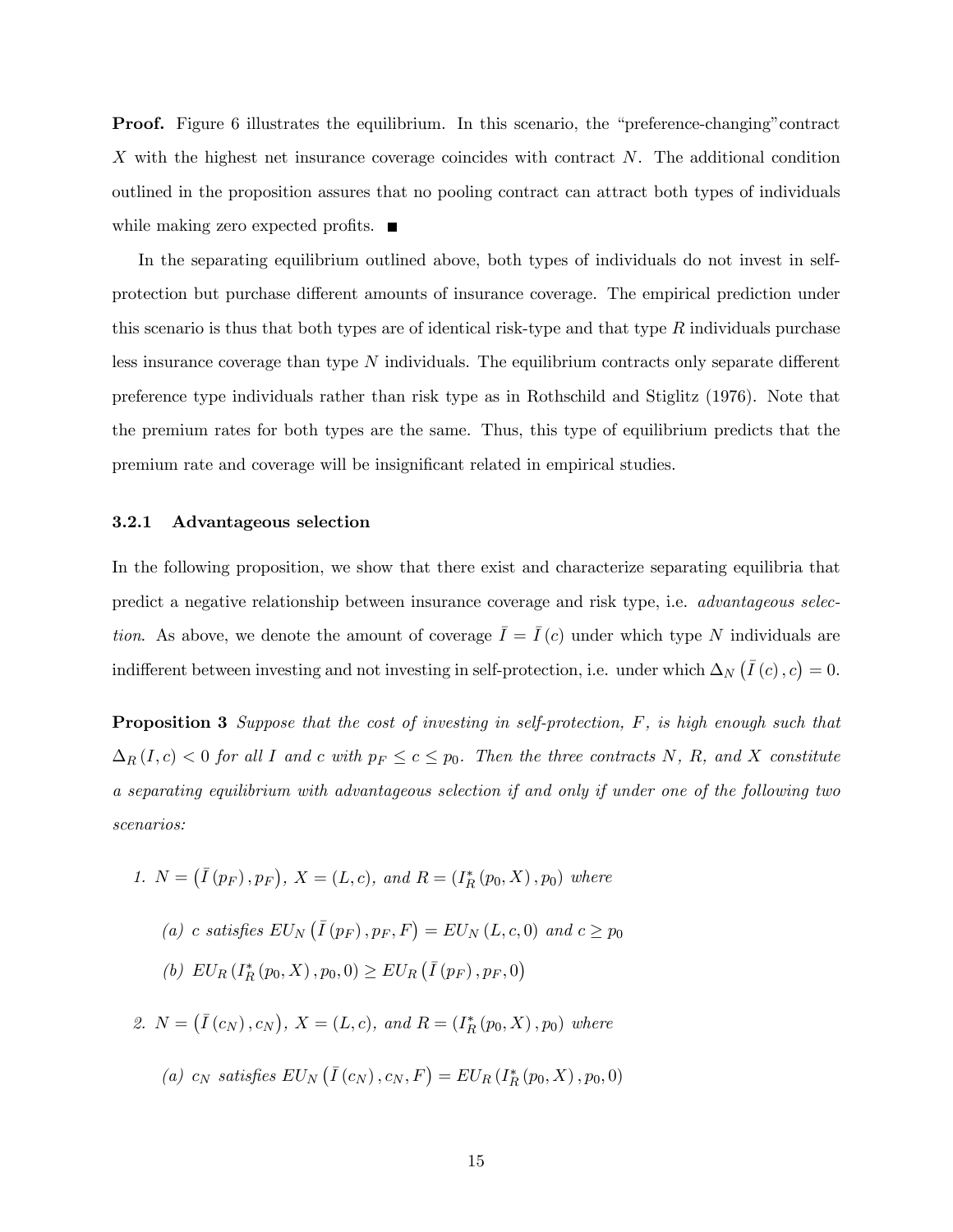- (b) c is the maximum rate that satisfies both  $EU_N(\overline{I}(c_N), c_N, F) \geq EU_N(L, c, 0)$  and  $EU_R(I^*_R(p_0, X), p_0, 0) \geq EU_R(L, c, 0), \text{ and } c \geq p_0$
- (c)  $EU_R(\bar{I}(\bar{p}), \bar{p}, 0) \leq EU_R(I_R^*(p_0, X), p_0, 0) \leq EU_R(\bar{I}(p_F), p_F, 0)$
- (d)  $EU_N(\overline{I}(c_N), c_N, F) \geq EU_N(I, p_0, F)$  where I satisfies  $EU_R(I_R^*(p_0, X), p_0, 0) = EU_N(I, p_F, F)$
- $(e)$   $EU_N(\bar{I}(c_N), c_N, F) \geq EU_N(I, \bar{p}, F)$  for all  $I \leq \bar{I}(\bar{p})$  that satisfy  $EU_R(I, \bar{p}, 0) \geq$  $EU_{R}$   $(I_{R}^{*}(p_{0}, X), p_{0}, 0)$

#### Proof.

- 1. Figure 7 illustrates the equilibrium. Condition 1b represents the property that the indifference curve of type R individuals through contract R crosses the locus of contracts  $\Delta_N (I,c)=0$ above the line  $P_F$ . Contract N is then the best contract for type N individuals among the set of contracts on  $P_F$  that are not preferred by type R individuals over contract R. Contract  $X = (L, c)$  is the contract with highest net coverage that is not preferred by either type over their respective equilibrium contract. The condition  $c \geq p_0$  assures that contract  $(L, p_0)$  does not attract type N individuals.
- 2. Figure 8 illustrates this equilibrium. Condition 2a defines contract N. Condition 2c represents the property that the indifference curve of type  $R$  individuals through contract  $R$  crosses the locus of contracts  $\Delta_N (I, c) = 0$  below the line  $\mathbf{P}_F$  but above the line  $\bar{\mathbf{P}}$ . Conditions 2d and 2e assure that type  $N$  individuals do neither prefer contract  $N'$  nor prefer any pooling contract  $(I, \bar{p})$  that would also been taken by type R individuals over contract N.

 $\blacksquare$ 

The key factor that allows for separating equilibria with advantageous selection is the fact that type R individuals prefer partial coverage at a fair rate. Type  $N$  individuals can separate themselves from type  $R$  individuals with more insurance coverage since they value insurance coverage relatively more at the fair rate. Both equilibrium 1 and equilibrium 2 in the above proposition have interesting features.

In equilibrium 1, the presence of type  $R$  individuals in the market does not cause any negative externality on type N individuals. The equilibrium contracts  $N = (\bar{I}(p_F), p_F)$  and  $R =$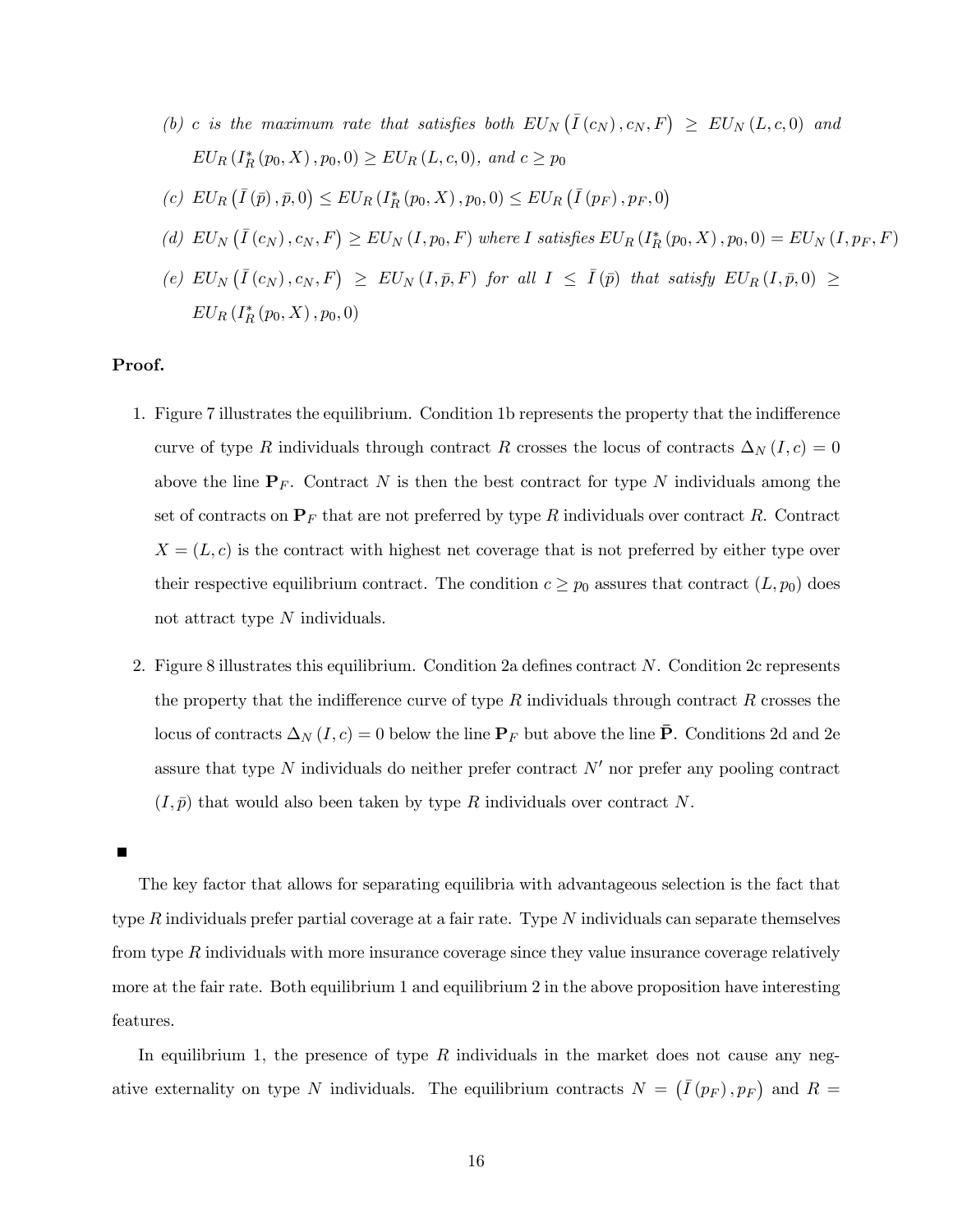$(I_R^*(p_0, X), p_0)$  are identical to the equilibrium contract under hidden action if there were only one type of customers in the market. Equilibrium 1 is in fact the only equilibrium with that feature.

In equilibrium 2, insurance companies make strictly positive expected profits with contract N while they break even with contract  $R$ . However, this is true only under pure separation and also due to the fact that we do not allow for cross-subsidies between types. This implies that there exist semi-separating equilibria under the conditions outlined in equilibrium 2 in which a certain fraction of type R individuals choose contract N. The maximum fraction of those types is determined by the break-even condition of insurance companies for contract N.

#### 3.2.2 Adverse selection

In this section, we characterize the separating equilibrium that predicts a positive relationship between insurance coverage and risk type, i.e. adverse selection.

Proposition 4 Suppose that the cost of investing in self-protection, F, is high enough such that  $\Delta_R(I,c)$  < 0 for all I and c with  $p_F \leq c \leq p_0$ . Then the three contracts  $N = (I_N, p_F)$ ,  $R =$  $(I_R^*(p_0, X), p_0)$ , and  $X = (L, c)$  constitute a separating equilibrium with adverse selection if and only if

- 1. (a)  $I_N$  satisfies  $EU_N(I_N, p_F, F) = EU_R(I_R^*(p_0, X), p_0, 0)$ 
	- (b) c is the maximum rate that satisfies both  $EU_N(I_N, p_F, F) \geq EU_N(L, c, 0)$  and  $EU_R(I^*_R(p_0, X), p_0, 0) \geq EU_R(L, c, 0), \text{ and } c \geq p_0$
	- (c)  $EU_R(I^*_R(p_0, X), p_0, 0) \leq EU_R(\overline{I}(p_F), p_F, 0)$
	- (d)  $EU_N(I_N, p_0, F) \geq EU_N(\bar{I}(c_N), c_N, F)$  where  $c_N$  satisfies  $EU_R(I_R^*(p_0, X), p_0, 0)$  =  $EU_R(\bar{I}(c_N),c_N,0)$
	- (e)  $EU_N(\bar{I}_N, p_F, F) \geq EU_N(I, \bar{p}, F)$  for all  $I \leq \bar{I}(\bar{p})$  that satisfy  $EU_R (I, \bar{p}, 0) \geq EU_R (I_R^*(p_0, X), p_0, 0)$

Proof. Figure 9 illustrates this equilibrium. Condition 1a defines contract N. Condition 1c precludes equilibrium 1 with advantageous selection in Proposition 3. Conditions 1d and 1e assure that type N individuals do neither prefer contract N' nor prefer any pooling contract  $(I, \bar{p})$  that would also been taken by type R individuals over contract N.  $\blacksquare$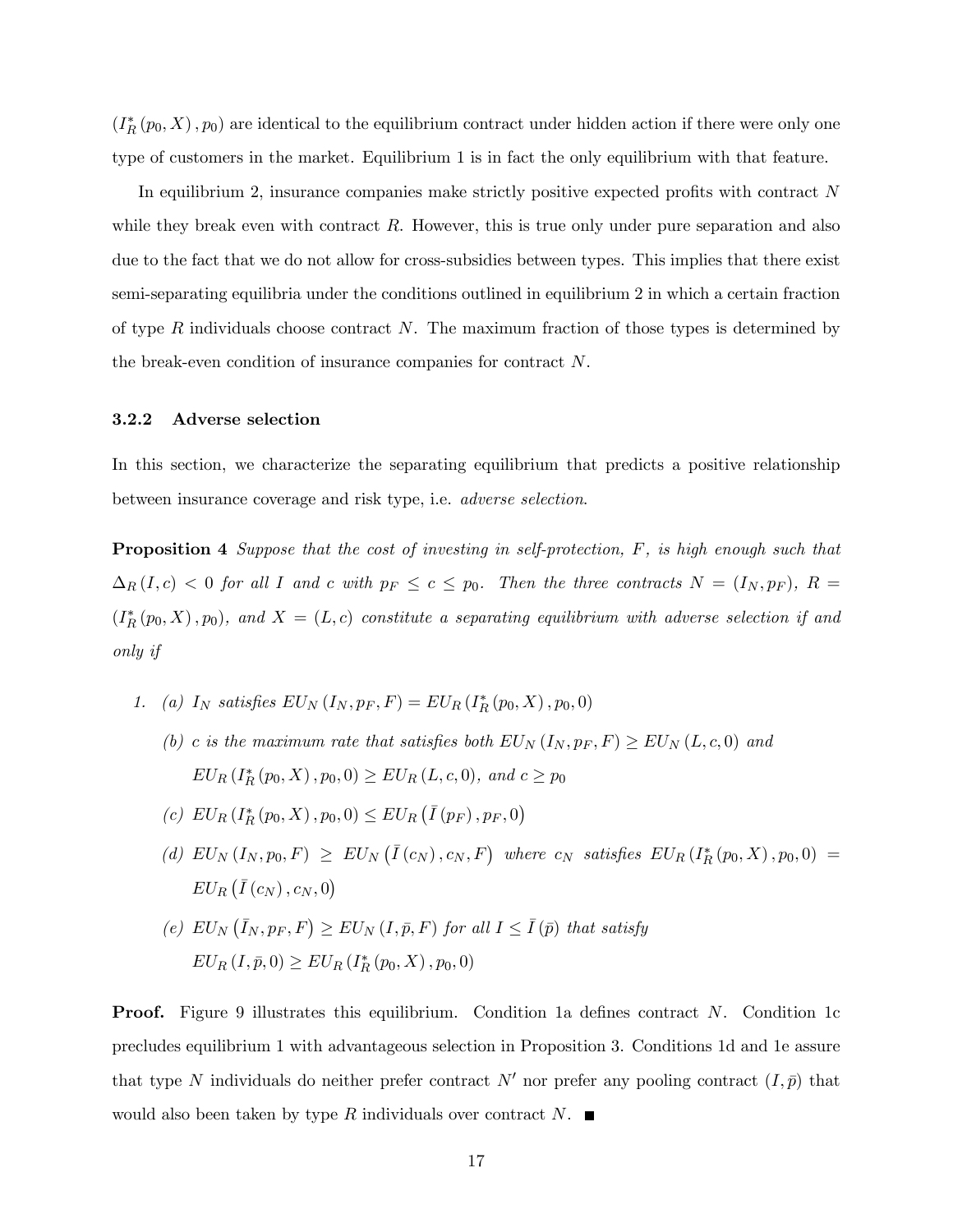Under the conditions outlined in the above proposition, the "advantageously selecting"contract  $N = (\bar{I}(c_N), c_N)$  in Proposition 3 under equilibrium 2 is relatively too expensive such that type N individuals prefer not to self-select into the contract with higher coverage but rather self-select into the contract  $N = (I_N, p_F)$  which offers partial coverage at their respectively fair rate  $c = p_F$ .

### 4 Comparative Statics

In this section, we discuss comparative statics of the model with regard to the types of equilibrium examined in Section 3. In our model, the type of market equilibrium varies with cost of investing in self-protection,  $F$ , the intensity of regret of type  $R$  individuals, as measured by the convexity of g, and the fraction of type R individuals in the population,  $\lambda$ .

#### 4.1 Cost of investment in self-protection

If the cost of investing in self-protection,  $F$ , is extremely high or low both types of individuals optimally do not invest or invest in self-protection. Individuals are therefore heterogeneous only regarding their preferences but not regarding their risk type. Thus, type  $N$  individuals optimally obtain full coverage, whereas type  $R$  individuals optimally obtain partial coverage, as shown by Braun and Muermann (2004).

**Case 1** For very small (high) levels of F, it is optimal for both type R and type N individuals to invest (to not invest) in self-protection and the unique equilibrium is a separating equilibrium in which both types receive the optimal amount of coverage at the rate  $c = p_F$  ( $c = p_0$ ), i.e. full coverage for type N and partial coverage for type R individuals.

Suppose that the cost of investing in self-protection is in a range such that we obtain equilibria under which type R individuals do not invest in self-protection but type N individuals do. As the  $\cos t$  F increases, the set of contracts under which it is optimal for type N individuals to invest in self-protection decreases, i.e. the locus of contracts  $\Delta_N(I,c)=0$  shifts down (see Figure 10 with  $F_1 < F_2 < F_3$ ). We then derive the following comparative statics.

**Case 2** Suppose that the cost of investing in self-protection, F, is high enough such that  $\Delta_R(I,c)$ 0 for all I and c with  $p_F \leq c \leq p_0$ .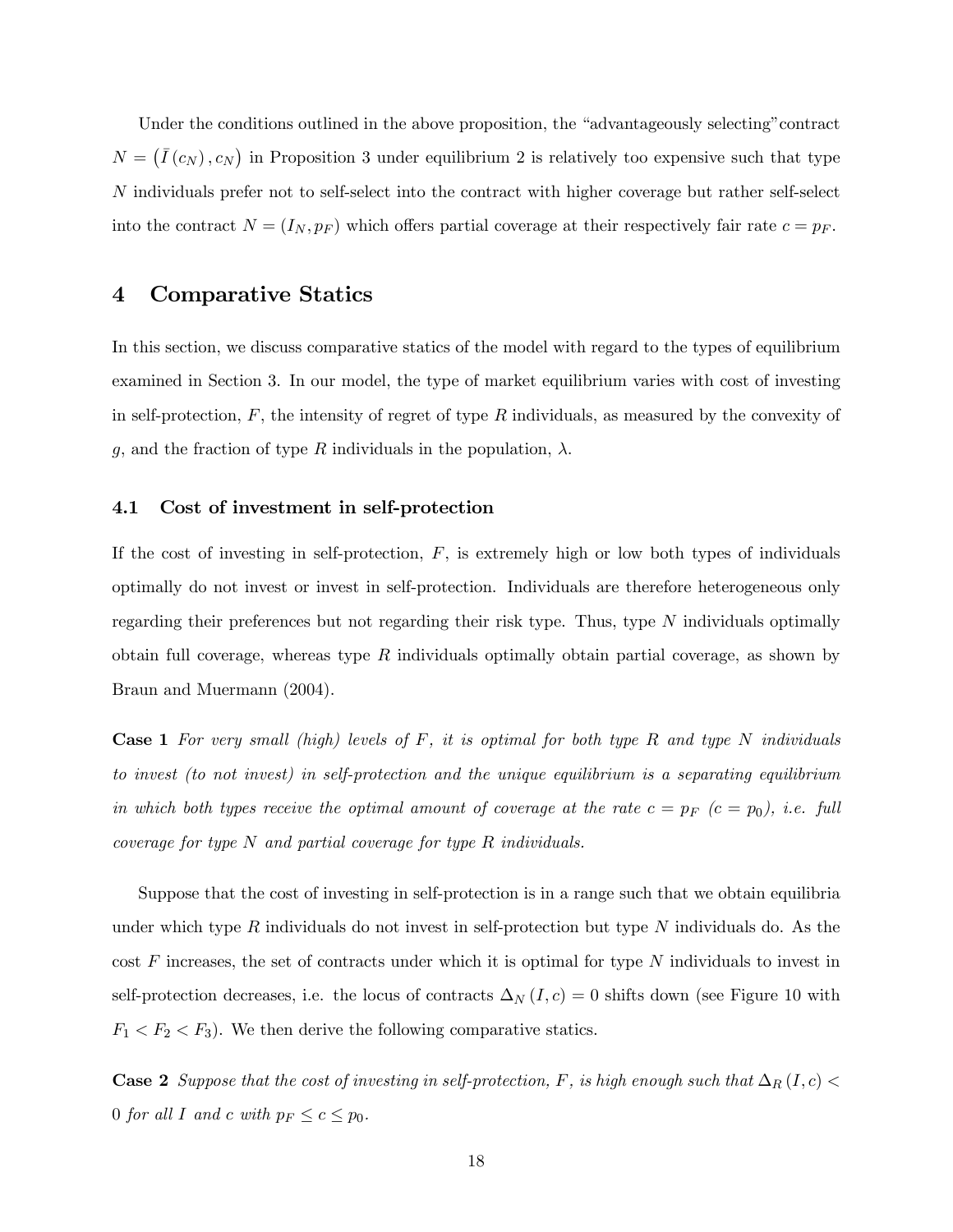- 1. For low levels of F (e.g.  $F_1$  in Figure 10), condition 1b in Proposition 3 is satisfied i.e. type R indifference curve crosses  $\Delta_N (I, p_0) = 0$  line above the pricing line  ${\bf P}_F$  - and a separating equilibrium with advantageous selection as in Figure 7 is obtained.
- 2. For medium levels of F (e.g.  $F_2$  in Figure 10), condition 2c in Proposition 3 is satisfied i.e. type R indifference curve crosses  $\Delta_N(I, p_0) = 0$  line below the pricing line  $\mathbf{P}_F$  - and a separating equilibrium with advantageous selection as in Figure 8 is obtained.
- 3. For high levels of  $F$  (e.g.  $F_3$  in Figure 10), either a separating equilibrium as in Figure 9 or a pooling equilibrium as in Figure 5 is obtained.

#### 4.2 Intensity of regret

We measure the intensity of regret by the convexity of the function  $g$ . From the slope of type  $R$ individuals' indifference curve (see equation 6) we deduce that the more convex the  $g$  function is the steeper the indifference curves of type  $R$  individuals are. Furthermore, a higher convexity of the function g implies a lower level of optimal insurance coverage for type R individuals.<sup>2</sup> Figure 11 illustrates the comparative statics with respect to the convexity of  $g$  ( $g_3$  is more convex than  $g_2$ ) which is more convex than  $g_1$  - thus  $R_3 < R_2 < R_1$ ).

Case 3 Suppose that the cost of investing in self-protection, F, is high enough such that  $\Delta_R(I,c)$ 0 for all I and c with  $p_F \leq c \leq p_0$ .

- 1. For highly convex functions  $g$  (e.g.  $g_3$  in Figure 11), condition 1b in Proposition 3 is satisfied - i.e. type R indifference curve crosses  $\Delta_N(I, p_0) = 0$  line above the pricing line  $\mathbf{P}_F$  - and a separating equilibrium with advantageous selection as in Figure 7 is obtained.
- 2. For medium levels of convexity of g  $(e.g. g_2 \in Figure 11)$ , condition 2c in Proposition 3 is satisfied - i.e. type R indifference curve crosses  $\Delta_N(I, p_0) = 0$  line below the pricing line  $P_F$ - and a separating equilibrium with advantageous selection as in Figure 8 is obtained.
- 3. For low levels of convexity of g (e.g.  $g_1$  in Figure 11), either a separating equilibrium as in Figure 9 or a pooling equilibrium as in Figure 5 is obtained.

<sup>&</sup>lt;sup>2</sup>Alternatively, Braun and Muermann (2004) propose a "regret coefficient" k in the utility function of type R individuals such that  $u_R(W) = u(W) - k_g(u(W^{\max}) - u(W))$ . They show that the higher the regret coefficient k the lower the optimal amount of insurance coverage under a fair premium.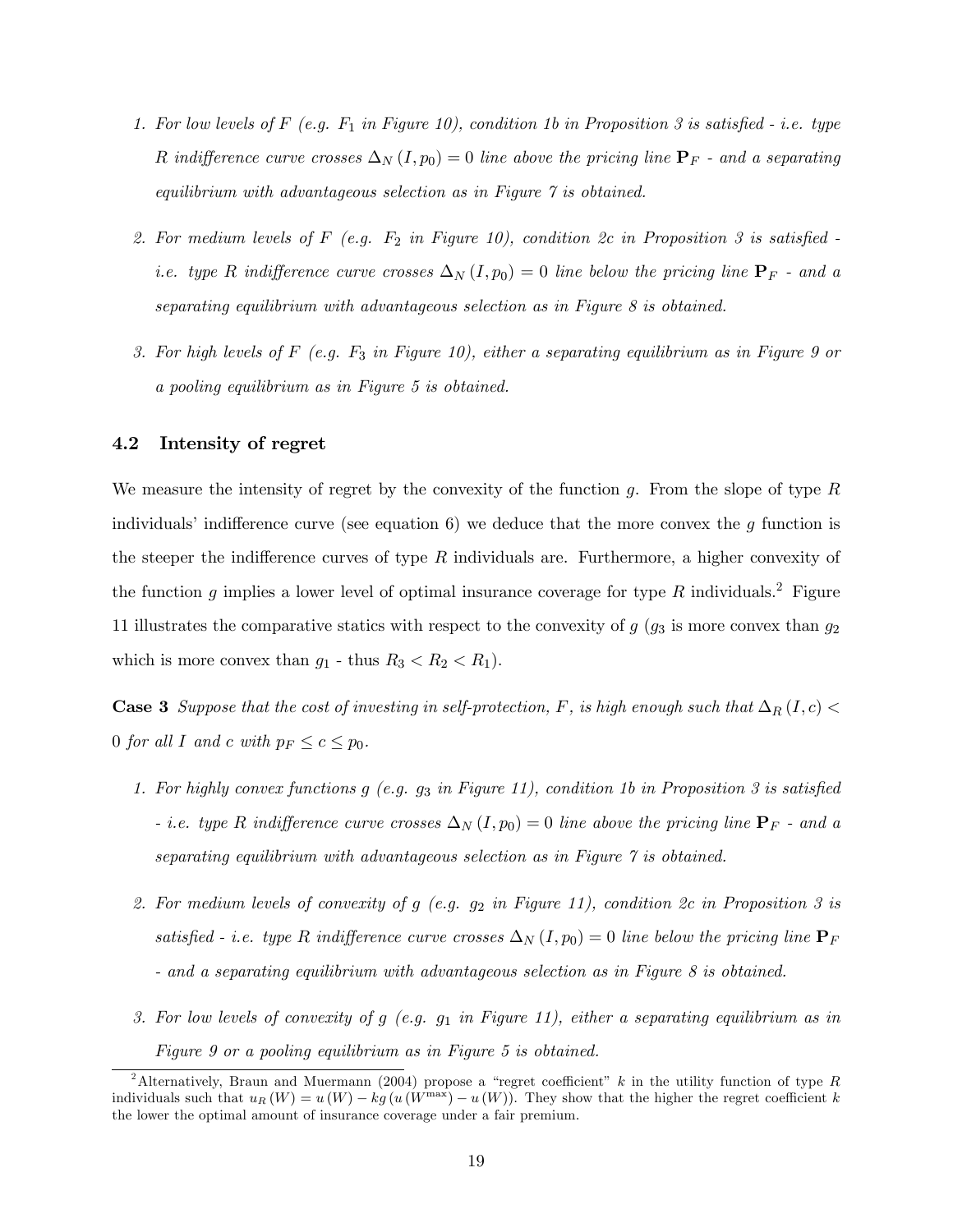#### 4.3 Fraction of type R individuals in the population

In Rothschild and Stiglitz (1976), even the separating equilibrium does not exist if the fraction of high risk type individuals in the population is too low. The reason behind this non-existence result is that a pooling contract not only attracts high risk individuals but also low risk individuals as the pooling premium rate is just slightly above the fair premium rate for low risk individuals. The same reasoning applies to the separating equilibrium with adverse selection in Figure 9 if the fraction  $\lambda$ of type  $R$  individuals is too low. Then both types of individuals are be better off under a pooling contract. This pooling contract, however, does satisfy condition 2b in Proposition 1, which implies that it cannot be an equilibrium. Thus, as in Rothschild and Stiglitz (1976), there does not exist any equilibrium.

Interestingly, the same result does not hold under the conditions for the existence of a separating equilibrium with advantageous selection.

**Lemma 1** The existence of the separating equilibrium with advantageous selection as in Figure  $\gamma$ does not depend on the level of  $\lambda$ .

**Proof.** Note that all conditions in 1 of Proposition 3 are independent of  $\lambda$ . Furthermore, for any level of  $\lambda$ , no pooling contract attracts type N individuals (see Figure 7).

### 5 Conclusion

Economic models of moral hazard and adverse selection predict a positive correlation between the amount of insurance coverage individuals purchase and their claim frequency. The empirical evidence on this prediction is mixed. In some markets, e.g. in the annuity and health insurance market, such positive correlation is confirmed, whereas in other markets, e.g. in the life and long-term care insurance market, the opposite relation holds. In this paper, we propose heterogeneous, hidden degrees of aversion towards anticipatory regret as a rationale for self-selection in insurance markets. In our equilibrium analysis, we have shown that both pooling and separating equilibria can exist. Furthermore, there exist separating equilibria of both types, advantageous and adverse selection. We have characterized the conditions for each type of equilibrium and examined the comparative statics with respect to the model's parameter. Understanding the reasons behind advantageous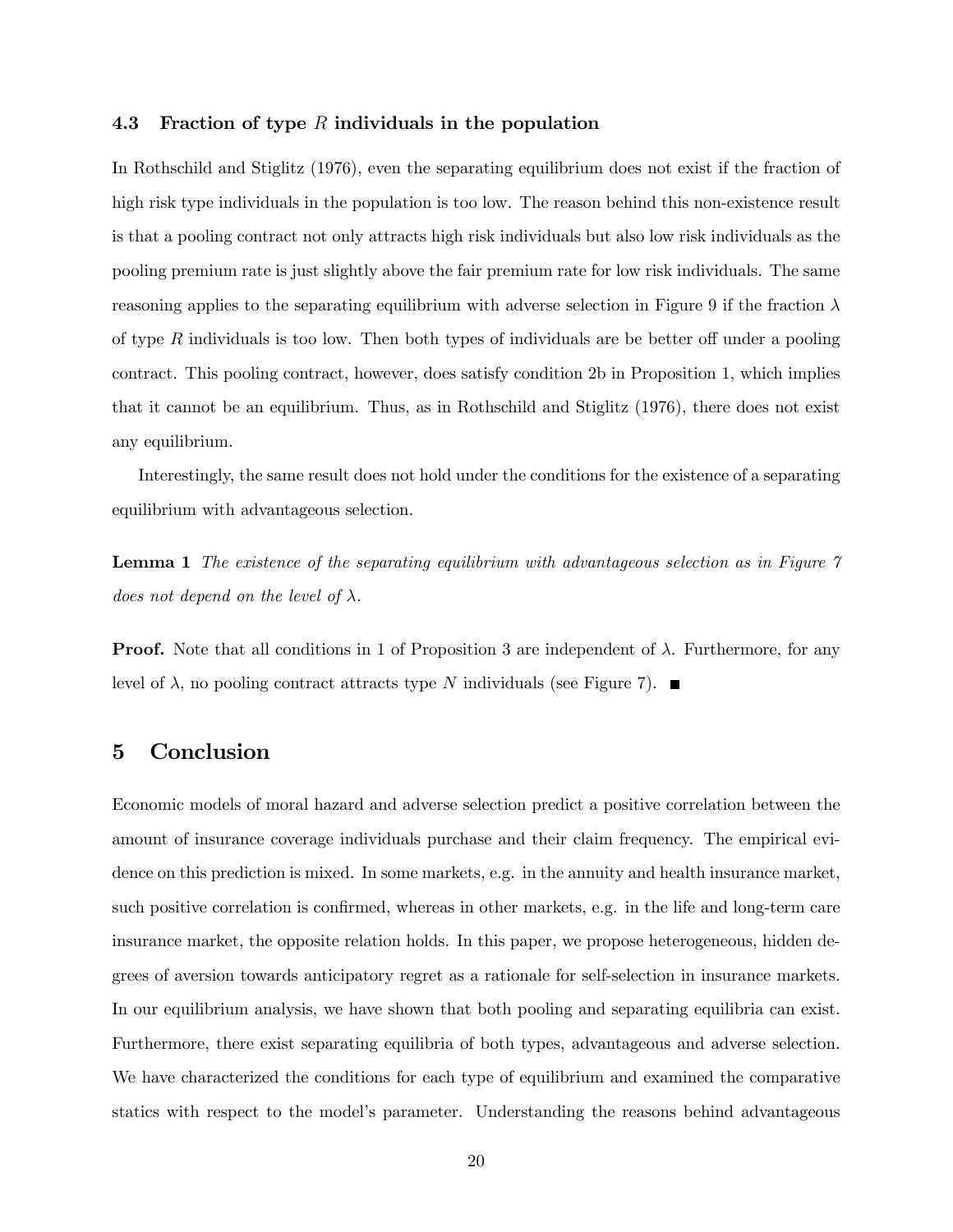and adverse selection is highly relevant for the design of governmental policies aimed at reducing inefficiencies due to informational asymmetries. This is particularly crucial for societies with aging populations as the markets for annuities, long-term care insurance, and Medigap insurance become increasingly important for them.

### References

- [1] Bell, D. E. (1982). "Regret in decision making under uncertainty," Operations Research 30(5), 961-981
- [2] Bleichrodt, H., A. Cillo, and E. Diecidue (2006). "A quantitative measurement of regret theory," working paper.
- [3] Braun, M. and A. Muermann (2004). "The impact of regret on the demand for insurance," Journal of Risk and Insurance 71(4), 737-767
- [4] Brown, J. and A. Finkelstein (2004). "Supply or demand: why is the market for long-term care insurance so small?," working paper
- [5] Cawley, J. and T. Philipson (1999). "An empirical examination of information barriers to trade in insurance," American Economic Review 89(4), 827-846
- [6] Cohen, A. and L. Einav (2006). "Estimating risk preferences from deductible choice," American Economic Review, forthcoming
- [7] Crocker, K. and A. Snow (1985). "The efficiency of competitive equilibria in insurance markets with adverse selection," *Journal of Public Economics* 26, 207-219
- [8] Cutler,D. and R. Zeckhauser (2000). "The anatomy of health insurance" in Handbook of Health Economics ed. by Culyer, A. and J. Newhouse, Elsevier, Amsterdam
- [9] de Meza, D. and D. Webb (2001). "Advantageous selection in insurance markets," RAND Journal of Economics 32(2), 249-262
- [10] Fang, H., M. Keane, and D. Silverman (2006). "Sources of advantageous selection: evidence from the Medigap insurance market," working paper
- [11] Filiz, E. and E.Y. Ozbay (2006). "Auctions with anticipated regret: theory and experiment," American Economic Review forthcoming
- [12] Finkelstein, A. and K. McGarry (2006). "Multiple dimensions of private information: evidence from the long-term care insurance market," American Economic Review 96(4), 938-958
- [13] Finkelstein, A. and J. Porteba (2004). "Adverse selection in insurance markets: policyholder evidence from the U.K. annuity market," *Journal of Political Economy* 112(1), 183-208
- [14] Gollier, C. and B. Salanié (2006). "Individual decisions under risk, risk sharing, and asset prices with regret," Working paper.
- [15] Kahneman, D. and A. Tversky (1982). "The psychology of preferences," Scientific American 246, 167-173
- [16] Loomes, G., and R. Sugden (1982). "Regret theory: an alternative theory of rational choice under uncertainty," Economic Journal 92(368), 805-824
- [17] Michenaud, S. and B. Solnik (2006). "Applying regret theory to investment choices: currency hedging decisions," working paper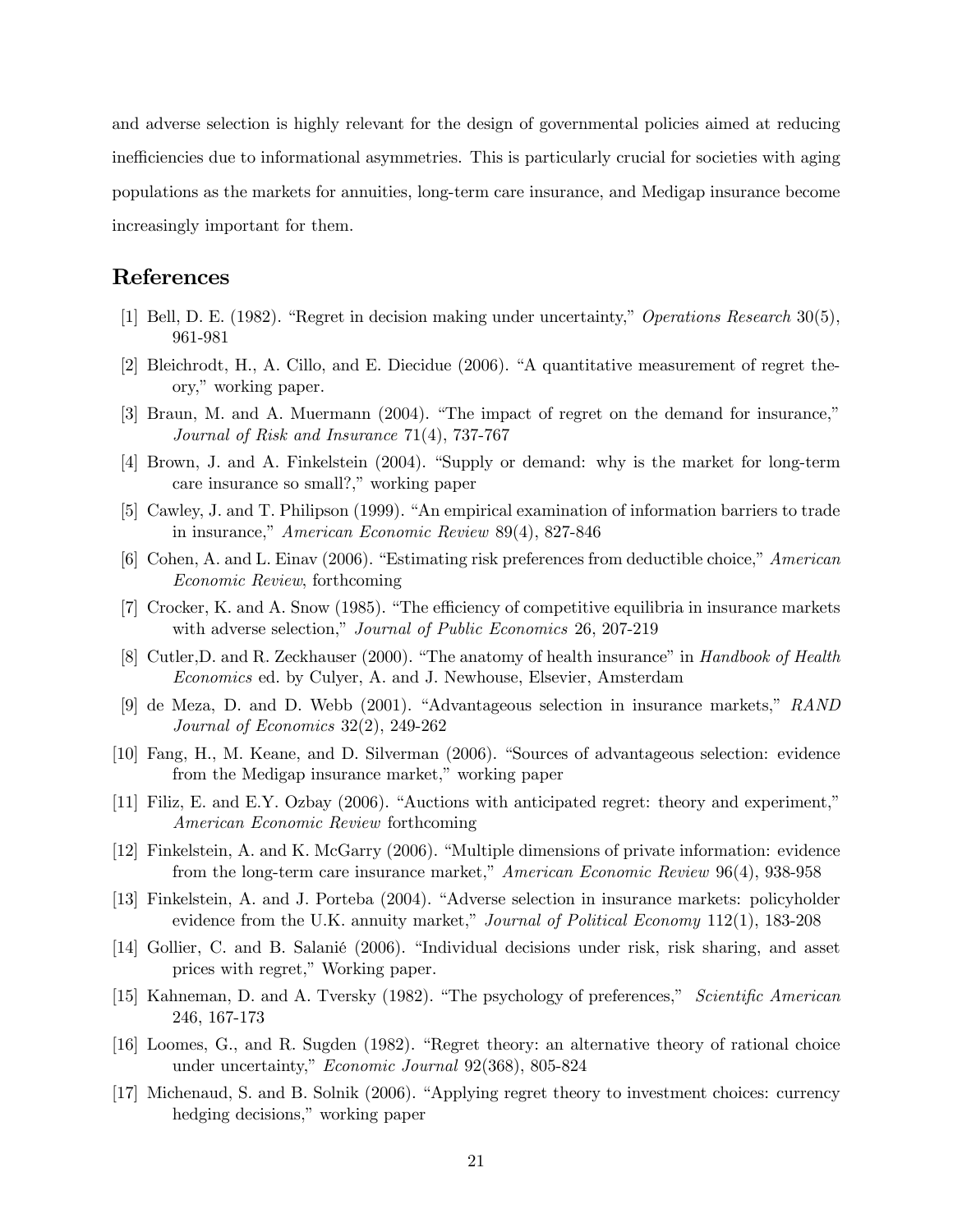- [18] Mitchell, O., J. Porteba, M Warshawsky, and J. Brown (1999). "New evidence on the money's worth of individual annuities," American Economic Review 89(5), 1299-1318
- [19] Miyazaki, H. (1977). "The rate race and internal labour markets," Bell Journal of Economics 8, 394-418
- [20] Muermann, A., O. Mitchell, and J. Volkman (2006). "Regret, portfolio choice, and guarantees in defined contribution schemes," Insurance: Mathematics and Economics 39(2), 219-229
- [21] Muermann, A. and J. Volkman (2006). "Regret, pride, and the disposition effect," working paper 06-08 in PARC working paper series
- [22] Quiggin, J. (1994). "Regret theory with general choice sets," Journal of Risk and Uncertainty 8(2), 153-165
- [23] Rothschild, M. and J. Stiglitz (1976). "Equilibrium in competitive insurance markets: an essay on the economics of imperfect information," Quarterly Journal of Economics 90(4), 629-649
- [24] Sugden, R. (1993). "An axiomatic foundation of regret," Journal of Economic Theory 60(1), 159-180
- [25] Thaler, R. (1980). "Toward a positive theory of consumer choice," Journal of Economic Behavior and Organization 1, 39-60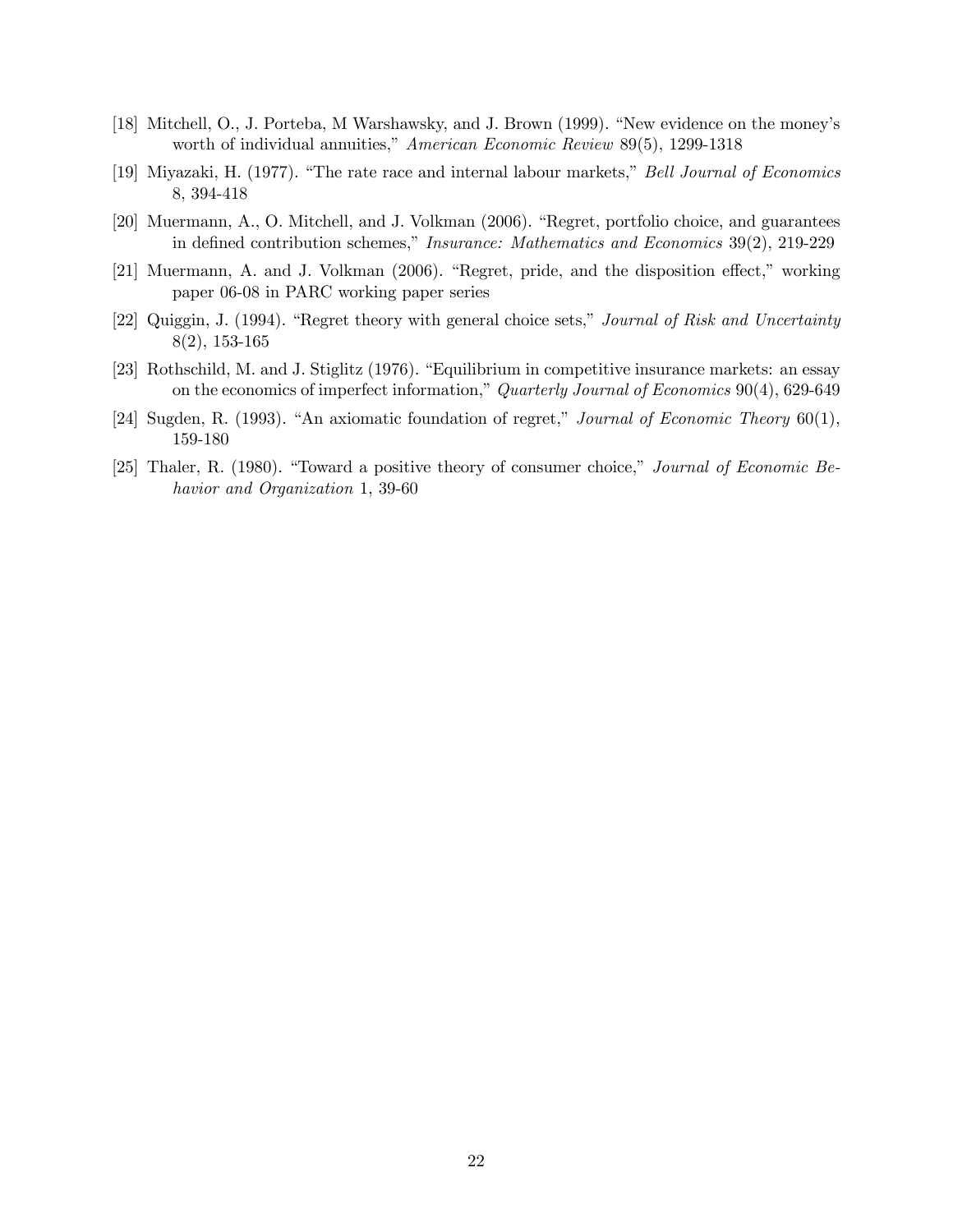

Figure 1: No Pooling Equilibrium for  $I \leq \hat{I}$ : type N individuals invest in self-protection, whereas type  $R$  individuals do not. Indifference curve of type  $R$  individuals is flatter at  $B$  than that of type  $N$  individuals. Contract  $D$  attracts type  $N$  individuals but not type  $R$  individuals.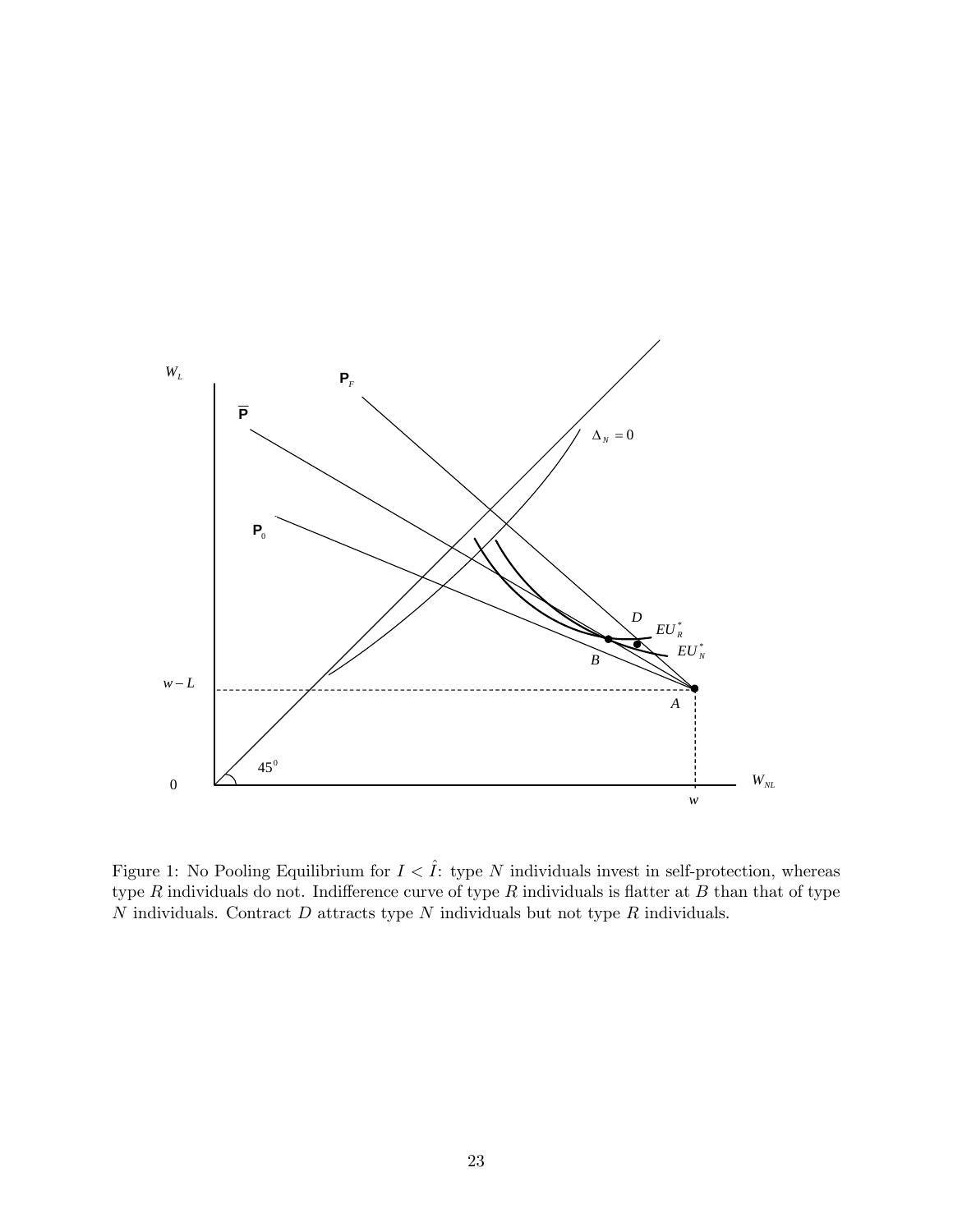

Figure 2: No Pooling Equilibrium for  $I = \hat{I} = \bar{I}$ : type N individuals invest in self-protection, whereas  $R$  type individuals do not. Indifference curve of type  $R$  and type  $N$  individuals have the same slope but are more convex at  $B$  . Contract  $D$  attracts type  $N$  individuals but not type  $R$ individuals.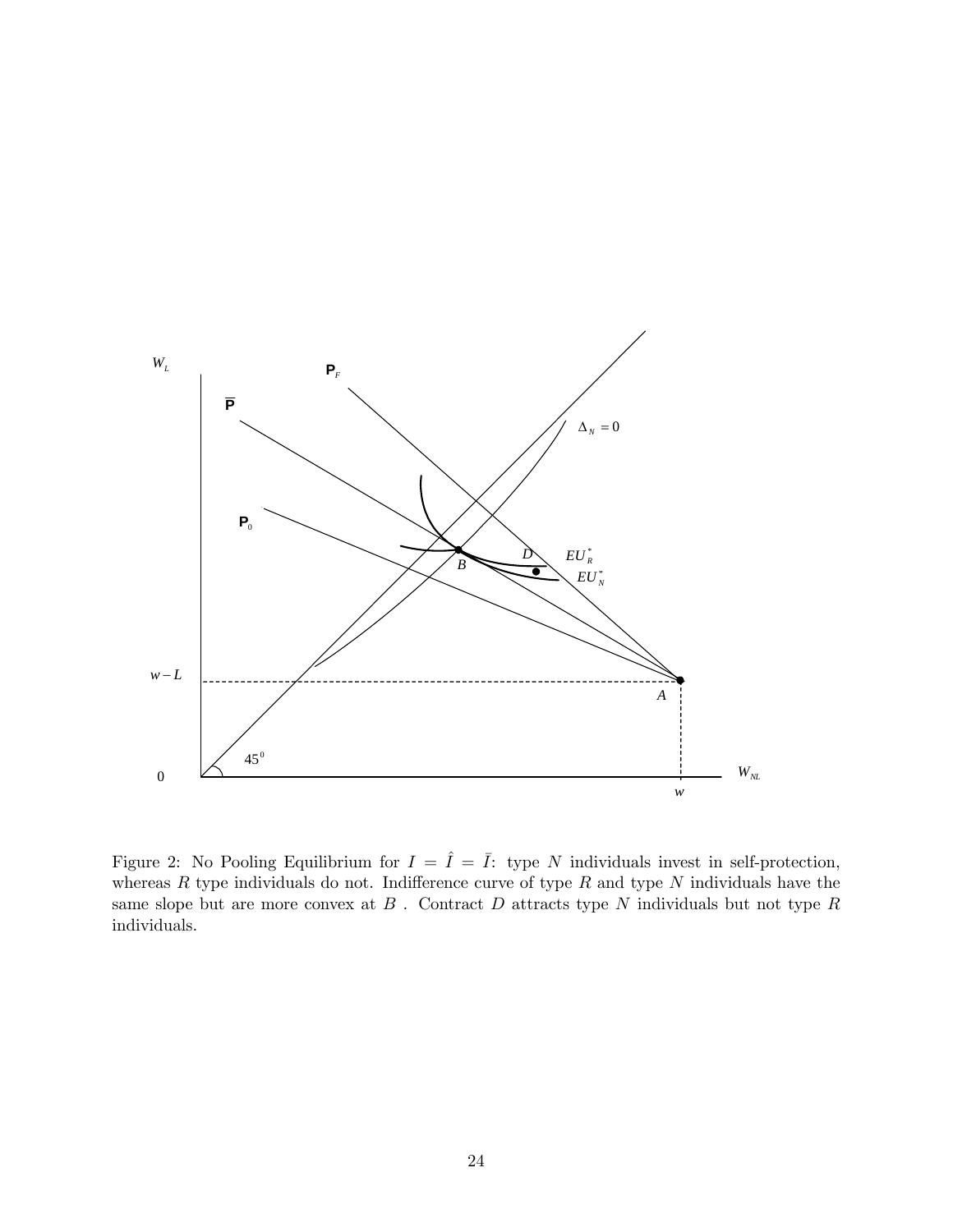

Figure 3: No Pooling Equilibrium for  $I = \hat{I} < \overline{I}$ : type N individuals invest in self-protection, whereas type  $R$  individuals do not. Indifference curve of type  $R$  and type  $N$  individuals have the same slope but are more convex at  $B$  . Contract  $D$  attracts type  $N$  individuals but not type  $R$ individuals.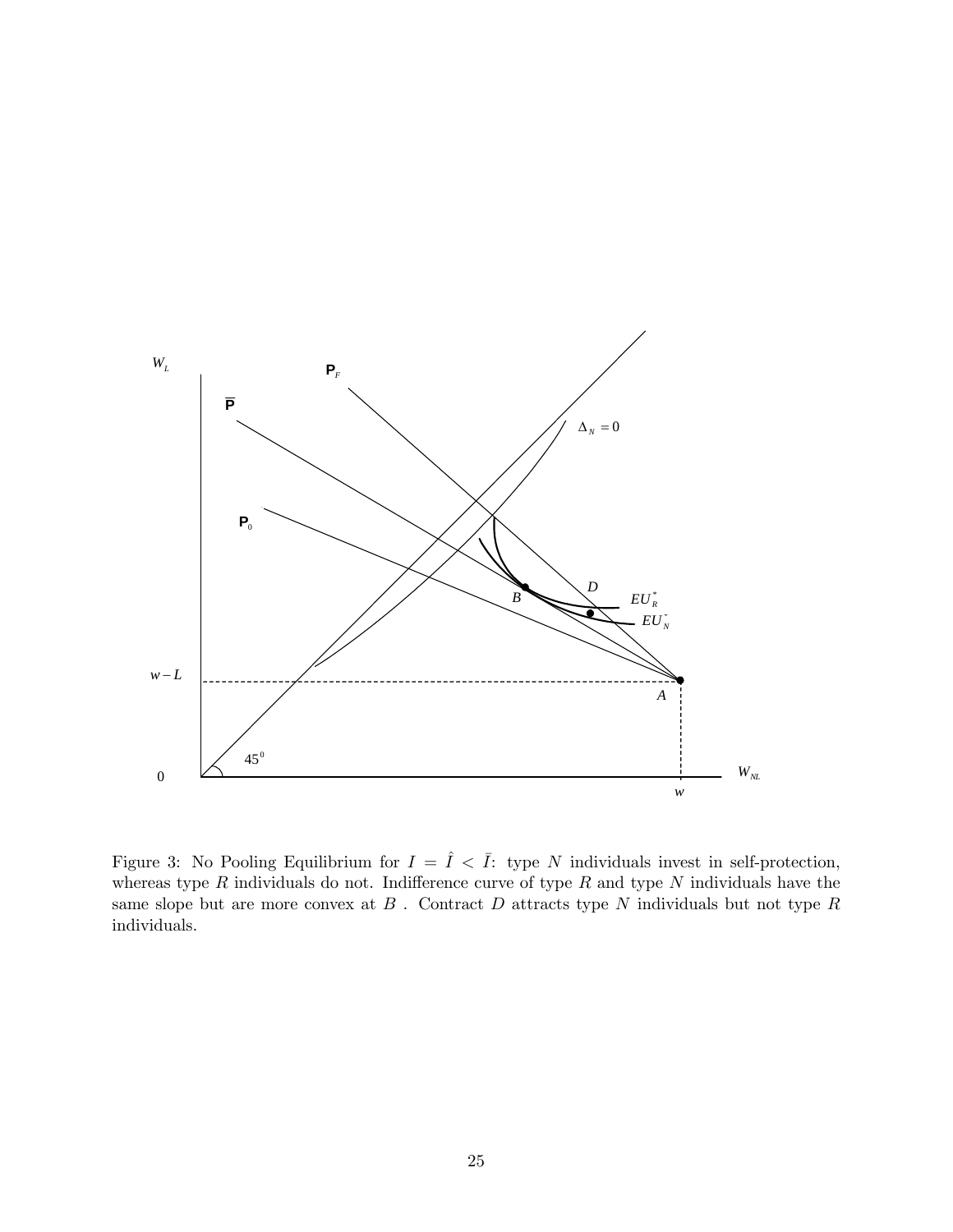

Figure 4: No Pooling Equilibrium at  $\hat{I} \leq I \leq \overline{I}$ : type N individuals invest in self-protection, whereas type  $R$  individuals do not. Indifference curve of type  $R$  individuals is steeper at  $B$  than that of type  $N$  individuals. Contract  $D$  attracts type  $N$  individuals but not type  $R$  individuals.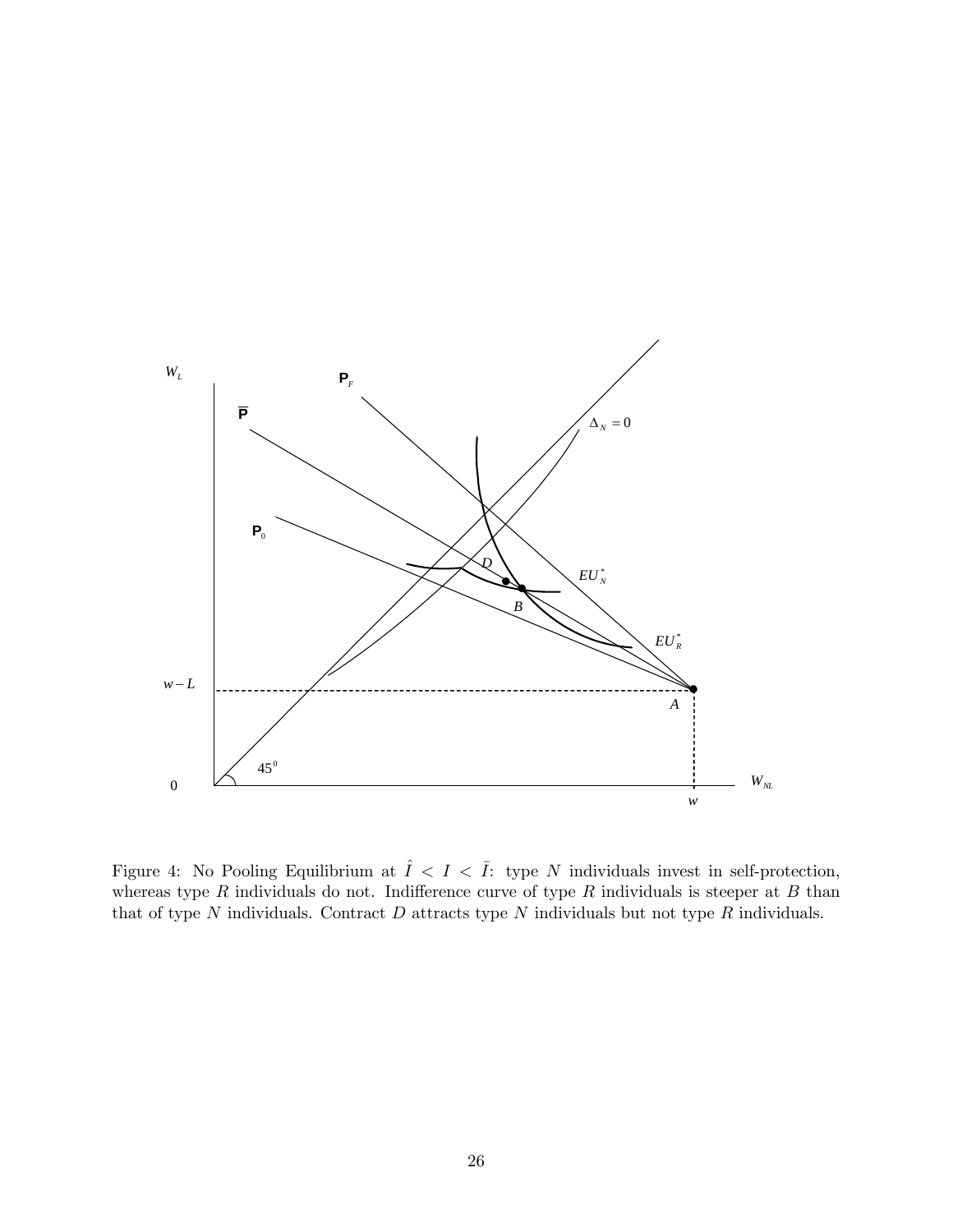

Figure 5: Pooling Equilibrium  $(\bar{I}, \bar{p})$ : type N individuals are indifferent between investing and not investing in self-protection under B, type R individuals do not invest in self-protection. Indifference curve of type  $R$  individuals is steeper at  $B$  than that of type  $N$  individuals and type  $R$  prefer contract B over any contract on  $P_0$ . Note that contract D cannot be offered to attract type N individuals and induces them to not invest in self-protection and the company offering D would make losses.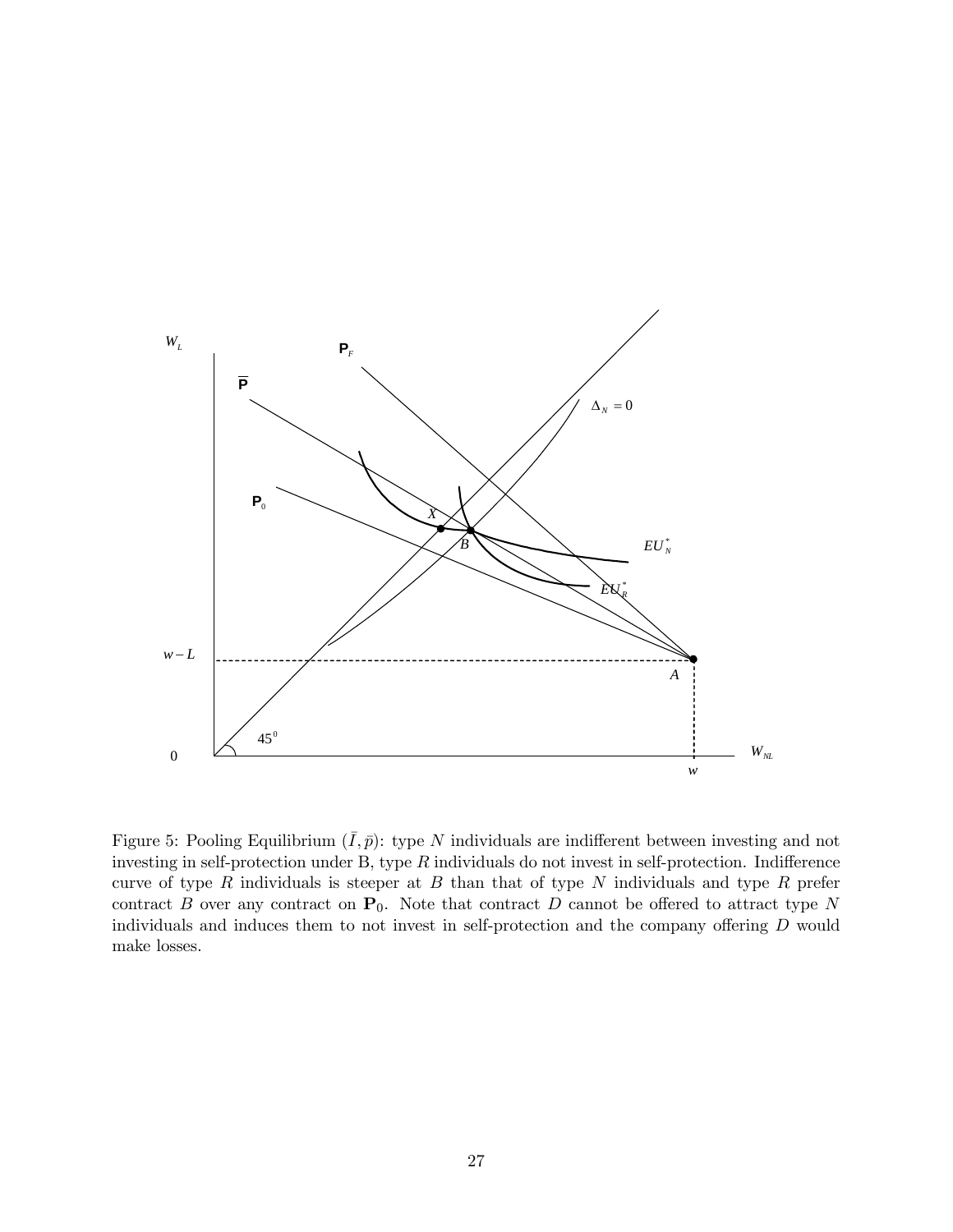

Figure 6: Separating Equilibrium: both types of individuals do not invest in self-protection and receive their respectively optimal amount of insurance coverage.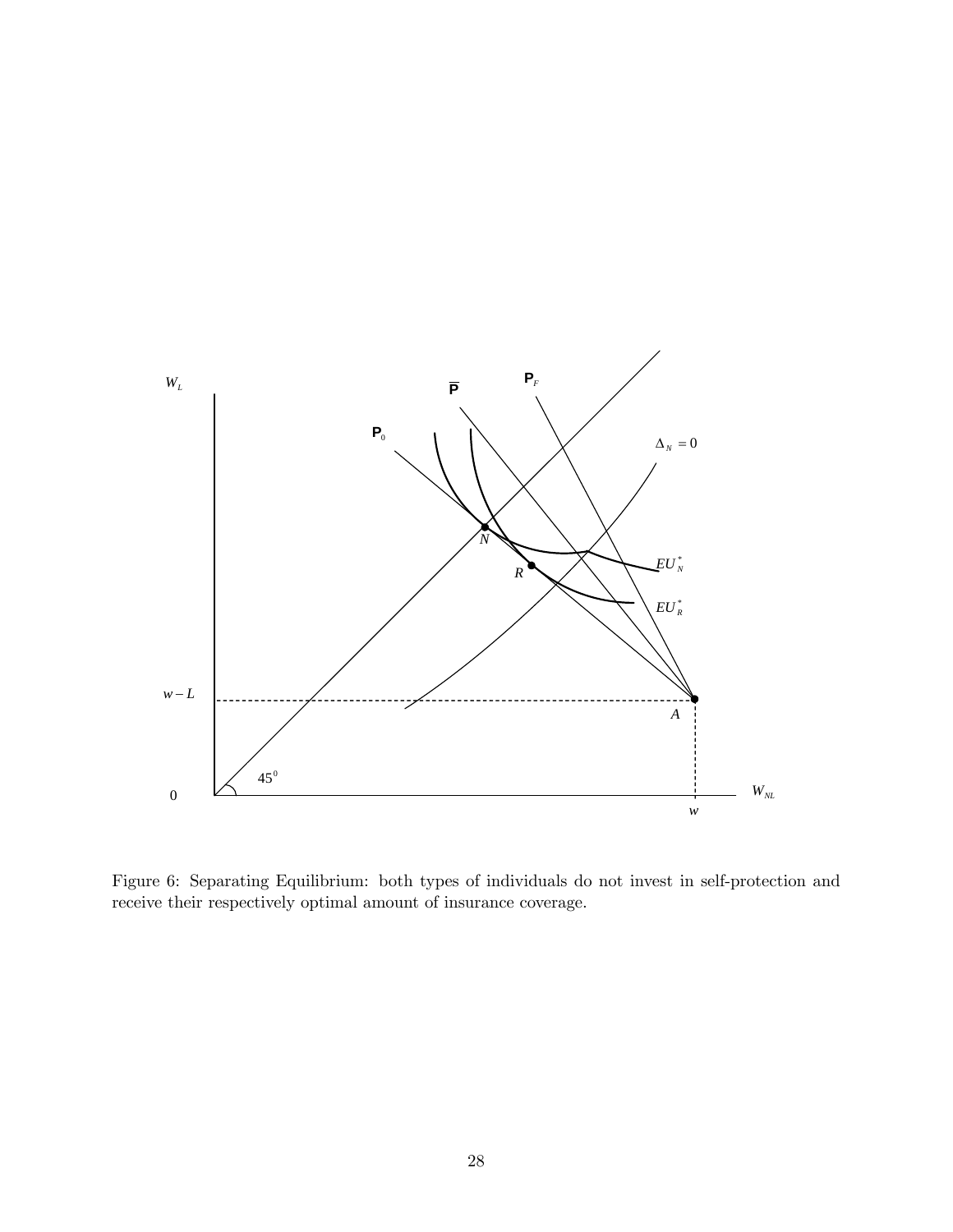

Figure 7: Separating Equilibrium with advantageous selection 1: type N individuals invest in selfprotection, whereas type  $R$  individuals do not. Type  $N$  individuals obtain more insurance coverage than type  $R$  individuals.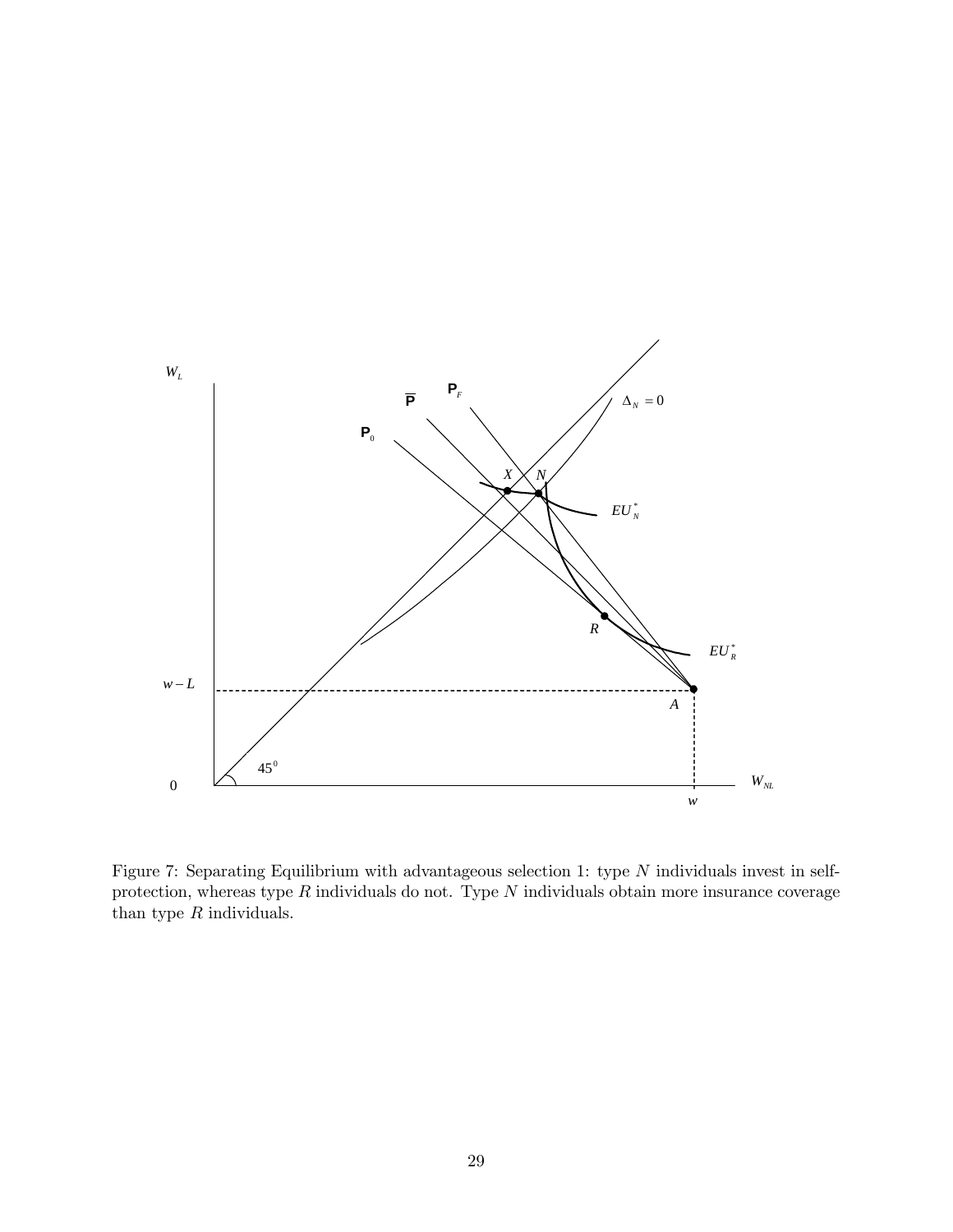

Figure 8: Separating Equilibrium with advantageous selection 2: type N individuals invest in selfprotection, whereas type  $R$  individuals do not. Type  $N$  individuals obtain more insurance coverage than type  $R$  individuals.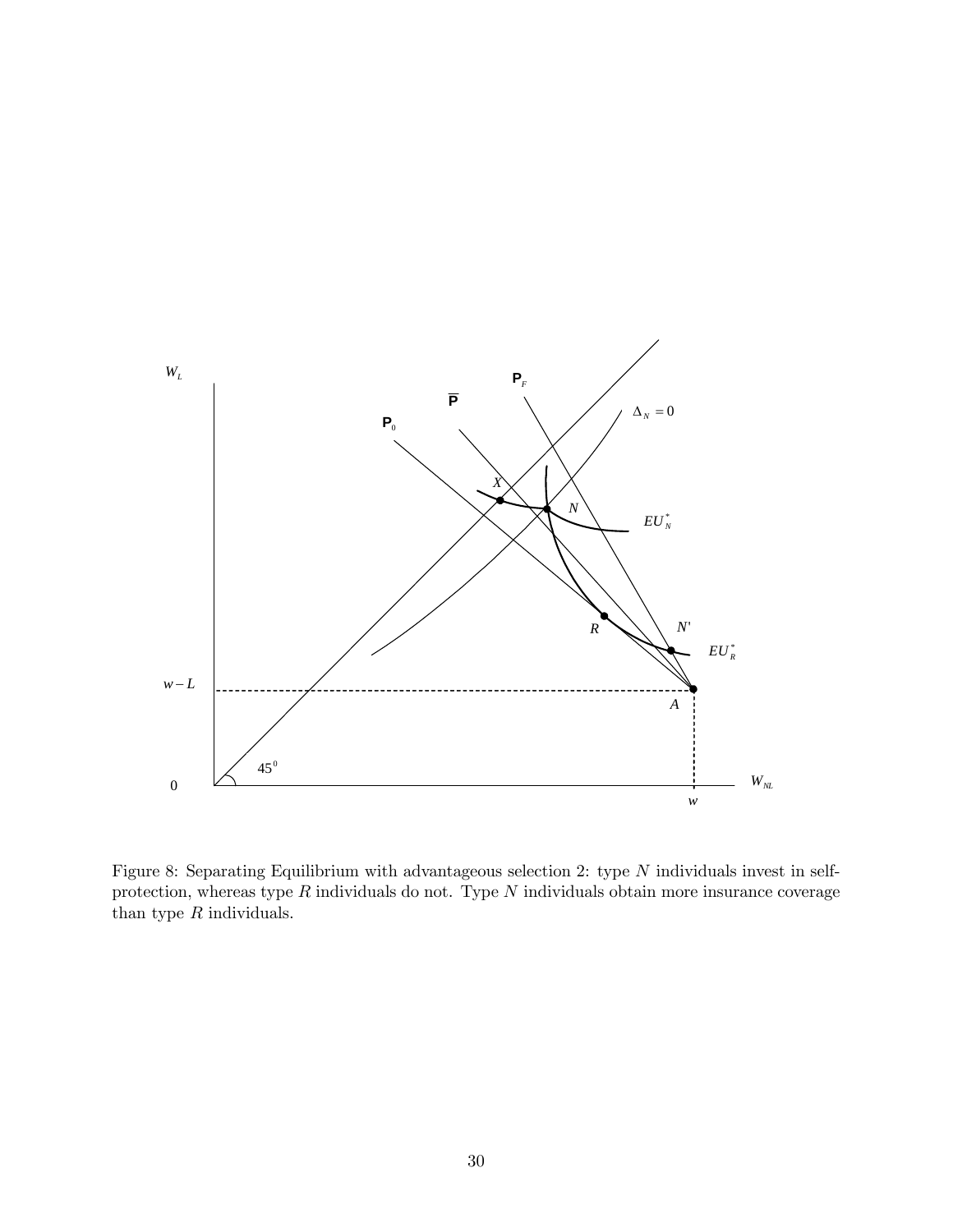

Figure 9: Separating Equilibrium with adverse selection: type N individuals invest in selfprotection, whereas type  $R$  individuals do not. Type  $N$  individuals obtain less insurance coverage than type  $R$  individuals.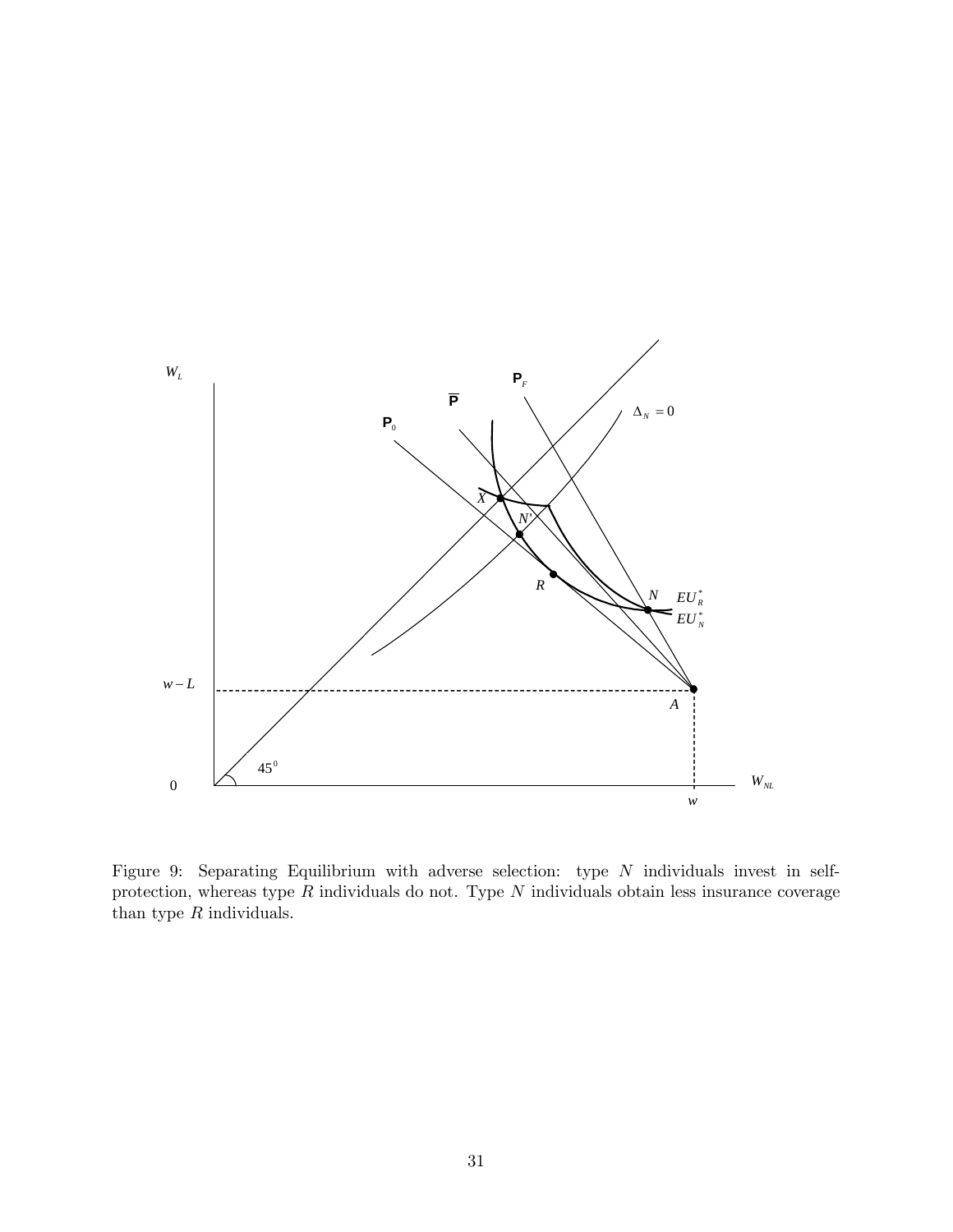

Figure 10: Comparative statics with respect to  $F$  -  $F_1 < F_2 < F_3$ .